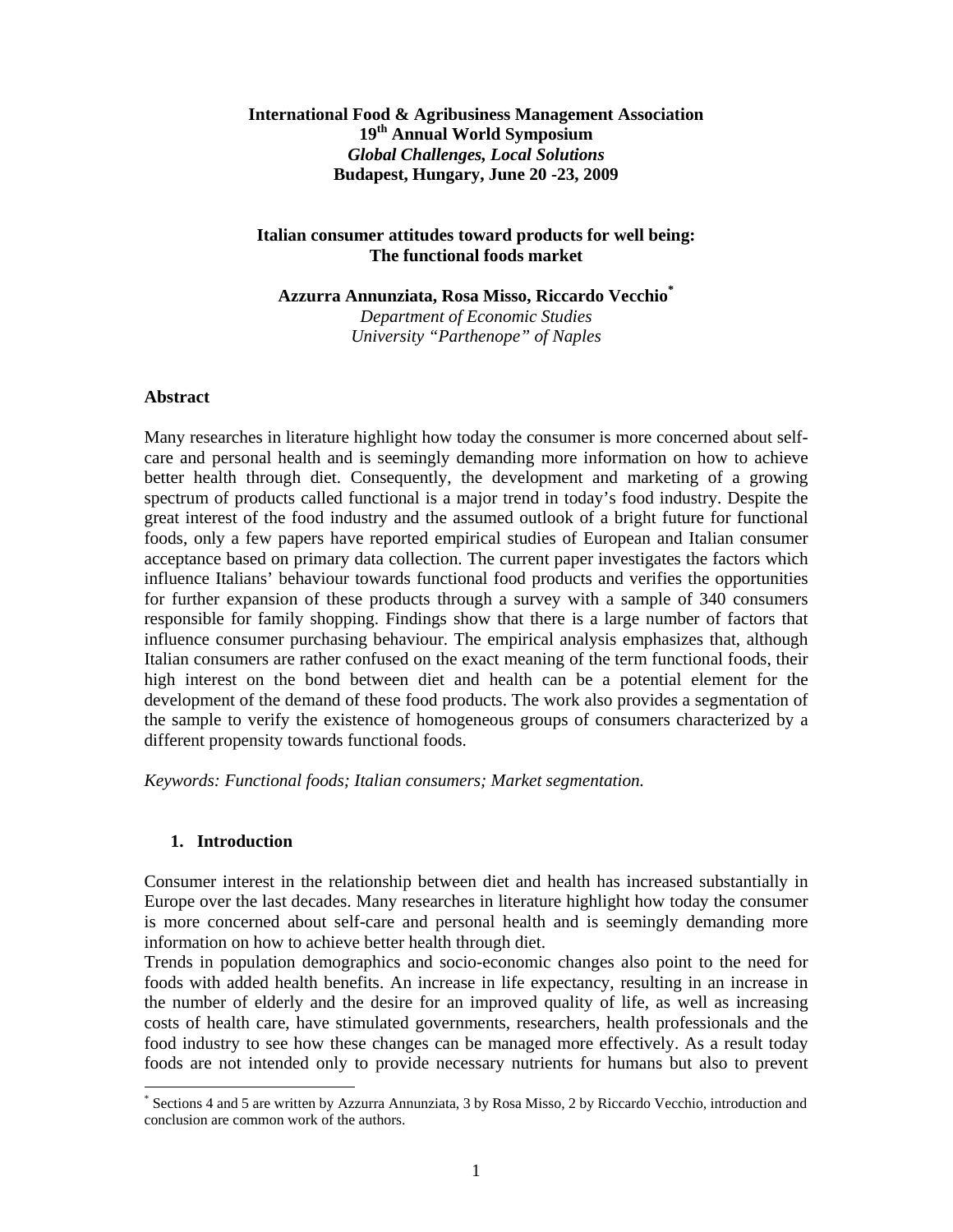nutrition-related diseases and improve physical and mental well-being of the consumers (Menrad, 2003; Roberfroid, 2000).

Consequently, the development and marketing of a growing spectrum of products such as *nutraceuticals*, *medifoods*, *vitafoods* is a major trend in today's food industry.

However, the term functional food has become the predominant one even though several organizations have attempted to differentiate this emerging food category<sup>1</sup>. The heterogeneity of definitions used internationally to classify functional foods enables to collect homogenous statistic data on this market (Goldberg, 1994; Sheeby *et al*., 1998; Roberfroid *et al*., 2002; Gray *et al*. 2003). Information on total turnover and volume of commercialized goods often do not match, but overall they describe a business in rapid growth. According to a Euromonitor survey, Japan is the world's largest market, US is the second market while the European market is less developed. The major European markets are UK, Germany, France, and Italy (Bech-Larsen & Scholderer, 2007).

Despite the economic opportunities, functional foods have not as yet been defined by legislation in Europe and there is broad consensus that there needs to be a regulatory framework in the EU that will protect consumers, promote fair trade and encourage product innovation in the food industry.

Consumer acceptance of the concept of functional foods, and a better understanding of its determinants, are widely recognised by the economic literature as key success factors for market orientation, development, and successfully negotiating market opportunities (Gilbert, 1997; Grunert *et al.*, 2000; Weststrate *et al.*, 2002).

The competitive environment for functional foods has been reported to suffer from a lack of data and understanding of consumer market segments (Gilbert, 1997). Undeniably, despite the vast interest of the food industry and the alleged prospect of a bright future for functional foods, only a few papers have reported empirical studies of European and Italian consumer acceptance based on primary data collection (Hilliam 1996, 1998; Poulsen 1999; Niva 2000; Bech-Larsen *et al.*, 2001; Makela & Niva 2002; Verbeke W. 2005, 2007; Saba 2008).

Based on the previous considerations the main intention of the current paper is to investigate the factors which influence consumer behaviour towards functional food products and verify the opportunities for further expansion of this segment in order to subsequently develop appropriate consumer communication strategies based on market segmentation.

For this purpose the first part of the work carried out an overview of the development projections and market potential of functional foods in the international, European and national scale. This section is followed by a critical analysis of the state of legislation in the European Union, with particular reference to the rules governing the use of nutritional claims. Subsequently the work provides a brief review of the literature on consumers attitudes towards functional foods as a preamble to the empirical part of the study, where the results of a direct survey are presented in order to offer some indications to developers and marketers as well as government bodies that are interested in designing consumer communication

<sup>&</sup>lt;sup>1</sup> Typically, a food marketed as functional contains added, technologically developed ingredients with a specific health benefit (Niva, 2007). Although the term ''functional food'' has already been defined several times (Roberfroid, 2002), so far there is no unitary accepted definition for this group of foods.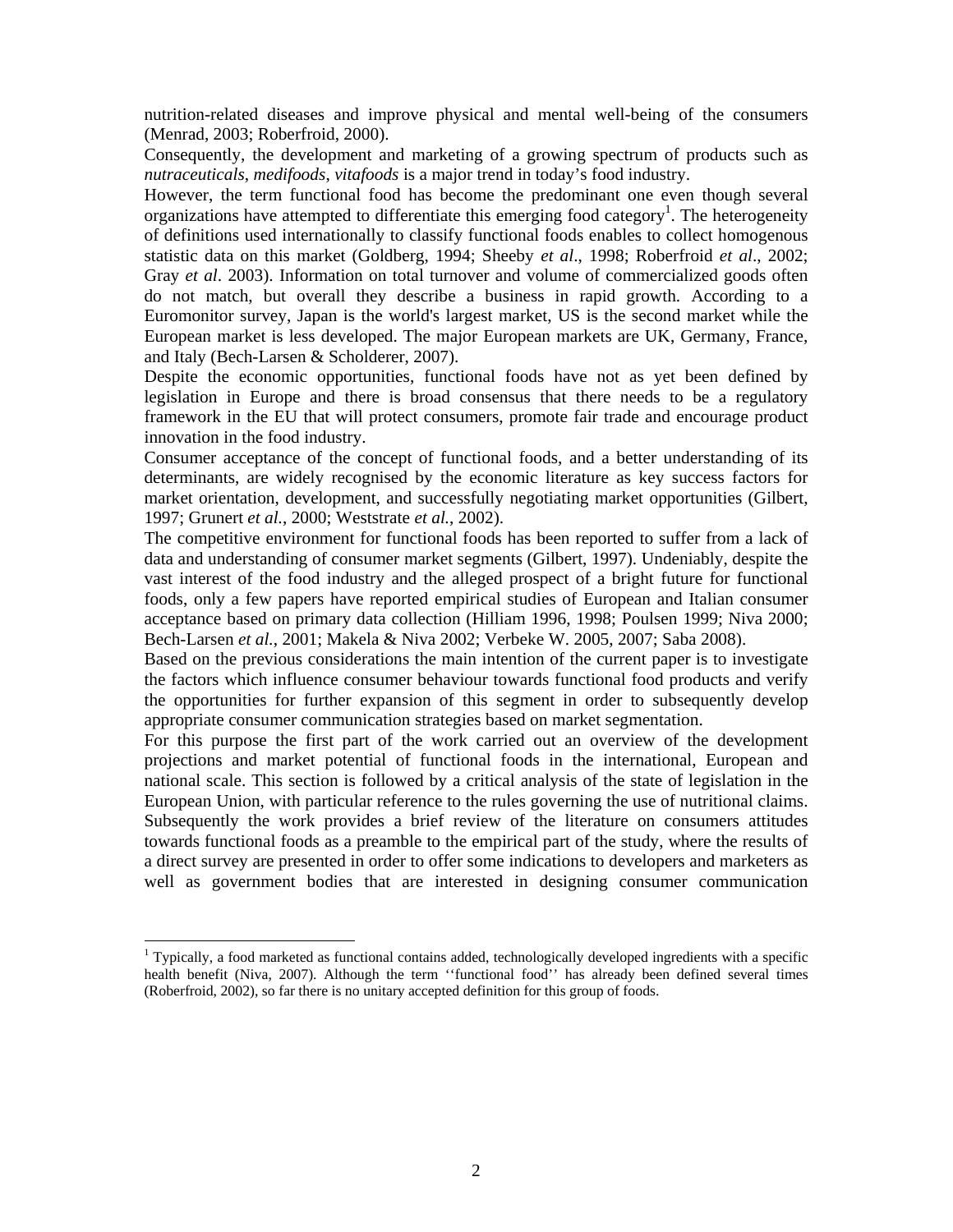strategies and effective health programs. The final section concludes with a discussion of the implications of the results and suggests some future research avenues.

#### **2. Economic opportunities in the functional foods market**

The lack of an official definition is one of the main constraints for the analysis and monitoring of functional food markets (Menrad, 2003), as well as for their growth (Castellini *et al.*, 2002). Hence whether a broader or a more specific classification is applied a variety of different estimations on the global and regional markets values have been formulated. Nevertheless, academic researchers and professionals agree that the functional foods market is continuously growing worldwide (Shah, 2001; Menrad, 2003; Verbeke, 2005; FAO, 2007). Some of the most reliable estimations of the functional foods market valued the industry 7 billion Euros in 2000, considering only USA, Japan and Europe markets (Weststrate *et al.*, 2002), while taking into account the global market evaluations vary from 33 billion US\$ (Hilliam, 2000), to 32 billion Euros (Urala *et al.*, 2003) and up to 47.6 billion US\$ (Sloan, 2002). Other even brighter estimations report that the global market is currently worth around 60 billion US\$ per annum (Anon, 2007).

Japan, regarded as the birthplace of functional foods and world leader in the development of related technologies, is the largest market in the world and has the highest per capita consumption with around US\$166.00 per annum (World Nutraceuticals, 2006). Japanese functional foods market has exhibited a steady average growth rate of 9.6% per year for the past decade, and in 2003 its functional food industry was estimated to have a total turnover of around of 11.7 billion  $USS<sup>2</sup>$  (Euromonitor, 2004).

The United States currently possesses the second largest and most rapidly expanding functional food and nutraceutical market in the world. Estimations of the industry's value, in 2003, range from US\$10.5 billion (Euromonitor, 2004) to US\$21.3 billion (Datamonitor,  $2007$ <sup>3</sup>. In total, approximately, functional foods have a market share of around 2-3% in the US food market (Menrad, 2003) and it is constantly increasing. This growth can be explained by the legislative framework that was, and still is, more favourable than in Europe (Hilliam, 1998; Side, 2006).

Important markets for functional foods are also Canada, India, China, Brazil and Europe. The Canadian industry of functional foods totalized revenues for C\$2.9 billion in the year 2004 (Statistics Canada, 2005). In India the most common forms of functional foods and nutraceuticals are available as traditional Indian Ayurvedic Medicines<sup>4</sup>, these are marketed under different brand names (Patwardhan *et al.*, 2005). For this reason it is quite difficult to estimate the exact value of the market, some researchers worth the national industry in US\$10 billion per annum with exports of US\$1.1 billion making a significant contribution to the export market (Singh *et al.*, 2003). Functional foods and nutraceuticals are also part of the traditional Chinese diet and are a large component in the traditional Chinese medicine, total functional foods market is approximately US\$6 billion per year (FAO, 2007). In Brazil, the sector is relatively young, but grows rapidly, sales value is projected to reach US\$1.9 billion by 2009 (FAO, 2007). The functional food market in the European Union has grown over the last years from about \$1.8 billion in 1999 (Kleter *et al.*, 2001) to between US\$4 and US\$8

 $\overline{a}$ 

<sup>&</sup>lt;sup>2</sup> Other estimations valued the Japan market 5 billion US\$ in 2003 (Side, 2006) and total turnover around 14 billion US\$ in 1999 (Hilliam, 2000).

<sup>&</sup>lt;sup>3</sup> While Hufnagel (2000) estimated the market value, in 1999, around US\$15.5 billion and the Nutrition Business Journal US\$31 billion in 2006.

<sup>&</sup>lt;sup>4</sup> Ayurveda is a system of traditional medicine native to India, and practiced in other parts of the world as a form of alternative medicine.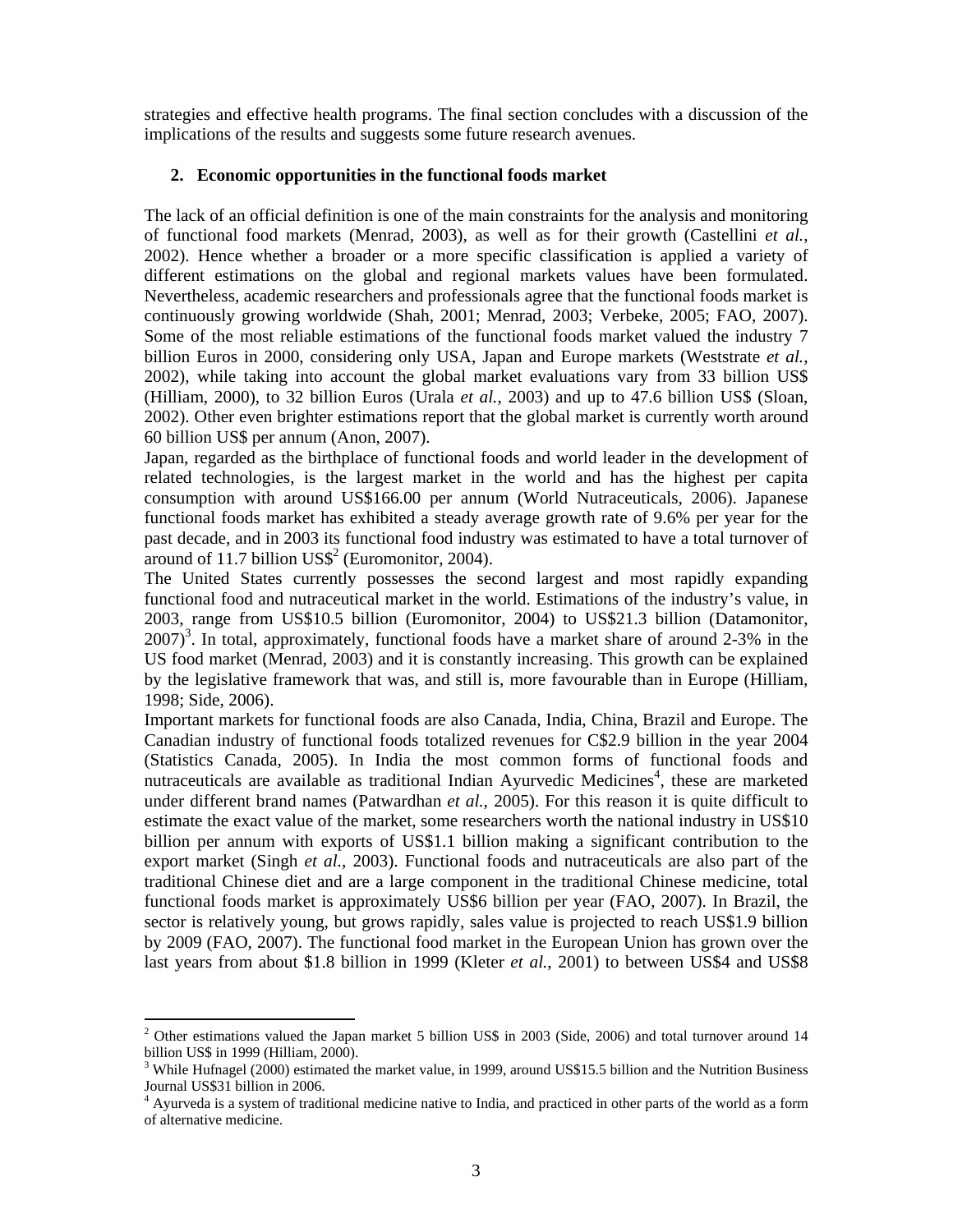billion<sup>5</sup> in 2003 depending which foods are regarded as functional (Menrad, 2003; Datamonitor, 2007). According to results derived from these studies Europeans consumers in general are far more critical with new products and technologies (e.g. GMO food, irradiated food) compared to American consumers (Bech-Larsen & Grunert, 2003; Lusk *et al.,* 2004; Lusk & Rozan, 2005). Europeans are not only suspicious of the safety of novel foods, but they are also critical of the whole process through which food production becomes more and more anonymous and distanced from the everyday life (Poppe & Kjærnes, 2003). Therefore, it can be hypothesized that Europeans' acceptance of functional foods is less unconditional, better thought-out, and with more concerns and reserves as compared to the US consumers<sup>6</sup>.

Furthermore the demand of functional foods inside the Union borders varies remarkably from country to county mainly due to alimentary traditions and cultural heritage (Castellini *et al.*, 2002) and in general the interest of consumers in functional food in the Central and Northern nations is higher than in Mediterranean countries (Van Trijp, 2007). The 2003 Euromonitor estimation values the biggest European markets as United Kingdom (US\$2.6 billion), Germany (US\$2.4 billion), France (US\$1.4 billion), and Italy (US\$1.2 billion). Although many other European markets are experiencing great growth rates, such as Netherlands (Makinen-Aakula, 2006) and Spain (Monar, 2007), plus Euromonitor forecasted that value sales for functional foods will rise moderately from 2005 to 2009 in the newly emerging markets of Hungary, Poland and Russia (Benkouider, 2005).

In Italy the demand for functional foods is constantly increasing due to mounting scientific validation of their effectiveness, population aging and lifestyle changing. In addition, Italians over the past 40 years have robustly reduced daily calories (from 2600 kcal to 2200 kcal per day, in particular reducing fatty foods, animal protein and wine – Italian Ministry of Health, 2007) and are paying rising attention to foods that can combine nutrition and health. Industry reports show that over 4000 products have been reformulated by reducing or eliminating saturated fats, cholesterol, salt, fatty acids to fulfil the demands of national consumers and nowadays functional foods cover around 17% of total sales of food in the country (Censis, 2007). Several nationwide surveys also illustrate that Italian families, especially those with children, are searching for quality and healthiness of food products, ahead of price (Ac Nielsen, 2007) in contrast with the general decrease of food purchases, and as well highlight that at the end of 2007 30% of families claimed to consume functional foods (ISMEA, 2007; Nomisma-Demetra, 2008).

Moreover functional foods are experiencing a wide success thanks to the recent introduction of new EU laws that have improved Italian consumers' confidence in labels and advertising information related to the nutritional and health virtues of food products. However the escalating demand for health-related foods is stimulating companies and farmers associations to offer new products currently, on the Italian market, the only functional foods noteworthy in terms of value, are yogurts, dairy products and beverages and energy drinks. As a result the Italian market, with plenty of underdeveloped functional food categorizes, offers interesting growth opportunities for food businesses involved in supplying products with enhanced nutritional and healthy compounds. At present, the market, as elsewhere worldwide, is dominated by large multinationals that are able to afford to pay for R&D and marketing efforts required for success in this area (Menrad, 2003; Thompson & Moughan, 2008), though there is an increasing number of small national companies focusing on a specific product or health need that are starting to achieve brilliant results.

<sup>5</sup> Some other recent studies estimate this value to be around US\$15 billion in 2006 (Kotilainen *et al*., 2006) and 9 billion Euro in 2009 (Nomisma-Demetra, 2008).

<sup>&</sup>lt;sup>6</sup> This may also originate from the recent sequence of food safety scares (Verbeke, 2005).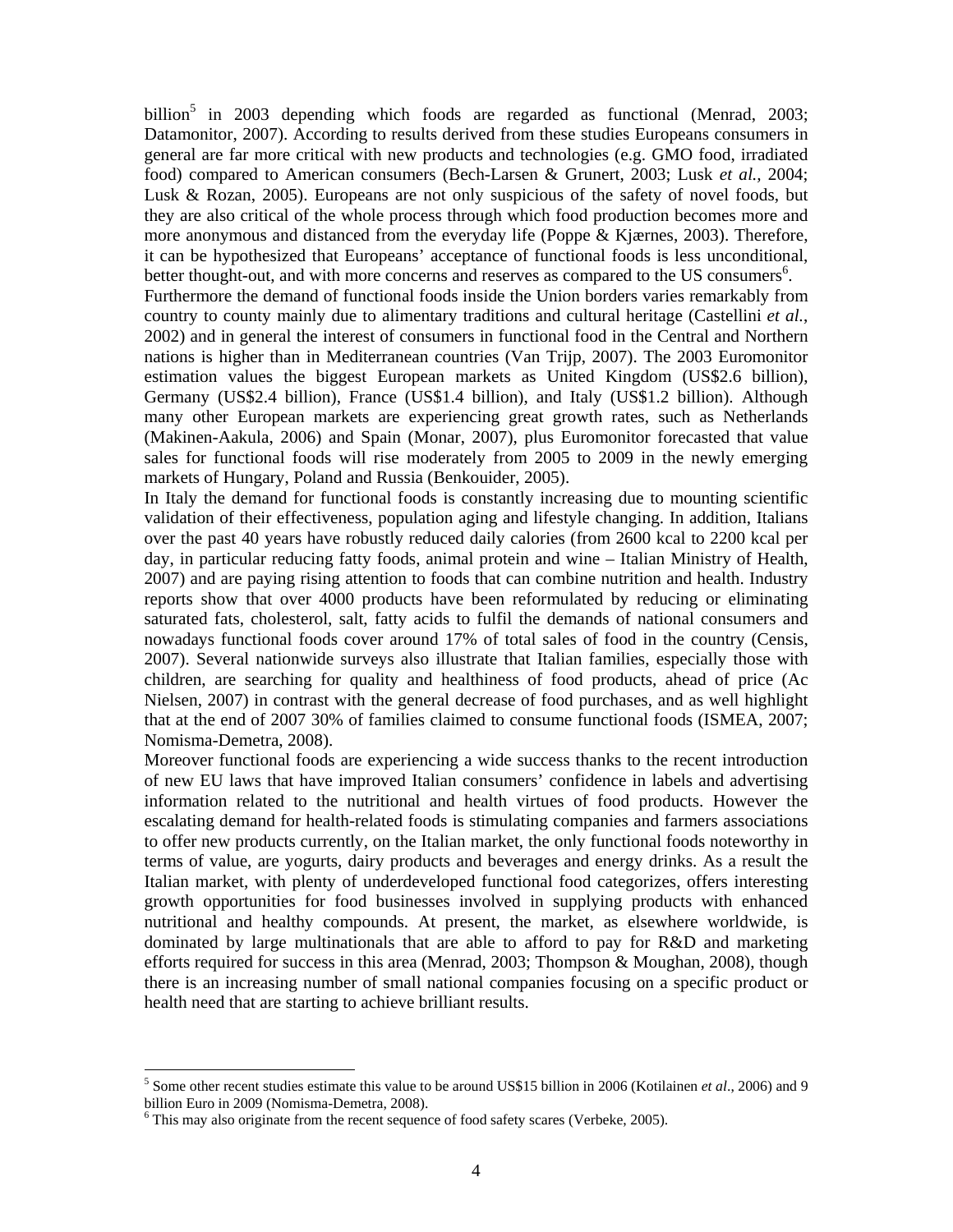#### **3. The European normative for functional foods**

The actual normative for functional foods is the result of an evolution of the European regulation from a situation of scrappy and irregularity among the different countries of the Union to a system of harmonic reference (Bech-Larsen & Scholderer, 2007; Kuhn, 2007).

In absence of specific dispositions on European level, at the beginning, States members adopted norms and other provisions to control the use of the indications appearing on the labels of the alimentary products that not only proliferated in terms of number but also in type. This determined different approaches and numerous discrepancies that were substantially translated in barriers to the guarantee of an elevated level of the consumers' guardianship and of the public health, creating as many obstacles to the free circulation of the alimentary products and to the correct operation of the inside market.

A first step toward the harmonization of the normative concerning the nutritional and health indications provided on the alimentary products, counting the dietary supplements too, has been completed with the 2003 European Committee proposal<sup>7</sup>. Particularly, such proposal formulated a new normative regarding the use of the nutritional and health indications used for the labeling, presentation and publicity of the alimentary products. It subordinated the authorization of such indications to rigorous conditions, to an independent scientific evaluation and to the concession of a community authorization. The proposal foresaw then the attainment of different objectives not only tied to the increase of the human health's guardianship level and to the protection of the consumers' affairs but also to the increase of the free exchange of good in the inside market, to the increase of the juridical certainty for the economic operators, to the guarantee of a loyal competition in the sector of the food items and, finally, to the promotion and guardianship of the innovation in the food items sector.

Besides, the 2003 proposal suggested the adoption of a list of allowed indications describing the role of a nutrient substance or of other type for the growth, the development and the normal physiological functions of the organism<sup>8</sup>. The compilation of the list would have regarded the job developed in the Consensus Document on Scientific Concepts of Functional Foods in Europe, prepared in the context of the action orchestrated of the Committee on the science of the functional foods in Europe  $(FUFOSE)^9$ .

Such program, coordinated by the International Life Sciences Institute (ILSI) Europe, has developed, through an European multidisciplinary net, an approach based on scientific evidences to give a definition of alimentary products with beneficent effects on a specific biological function, on health and on its own well-being, or, on the reduction of illness risk. As matter of fact, the scientific document underlines that (…) *a food can be considered functional if it is shown in a satisfactory way that it is able to influence in a positive way one or more functions of the organism, in a way that is remarkable or to improve the health and the well-being or to reduce the risk of pathologies. The functional foods have to remain foods and they have to show their own effects if consumed in quantity, considered normal, during a diet: they are not pills or capsules, but just a part of a normal food regime* (…) " (FUFOSE, 1999). Besides, the scientific areas analyzed in the FUFOSE have been the followings: growth, development and cellular differentiation, basal metabolism, oxiding mixtures' defended, functional foods and cardiovascular system, gastrointestinal physiology and

 $7$  Commission of the European Communities (2003), Proposal for a Regulation of the European Parliament and of the Council on nutrition and health claims made on foods - COM/2003/0424.

<sup>&</sup>lt;sup>8</sup> These kinds of indication should be subject to a different type of assessment and approval of their use in the labeling, presentation and advertising of food products.

<sup>&</sup>lt;sup>9</sup> Scientific Concepts of Functional Foods in Europe - Consensus Document - British Journal of Nutrition (1999), 81, S1–S27.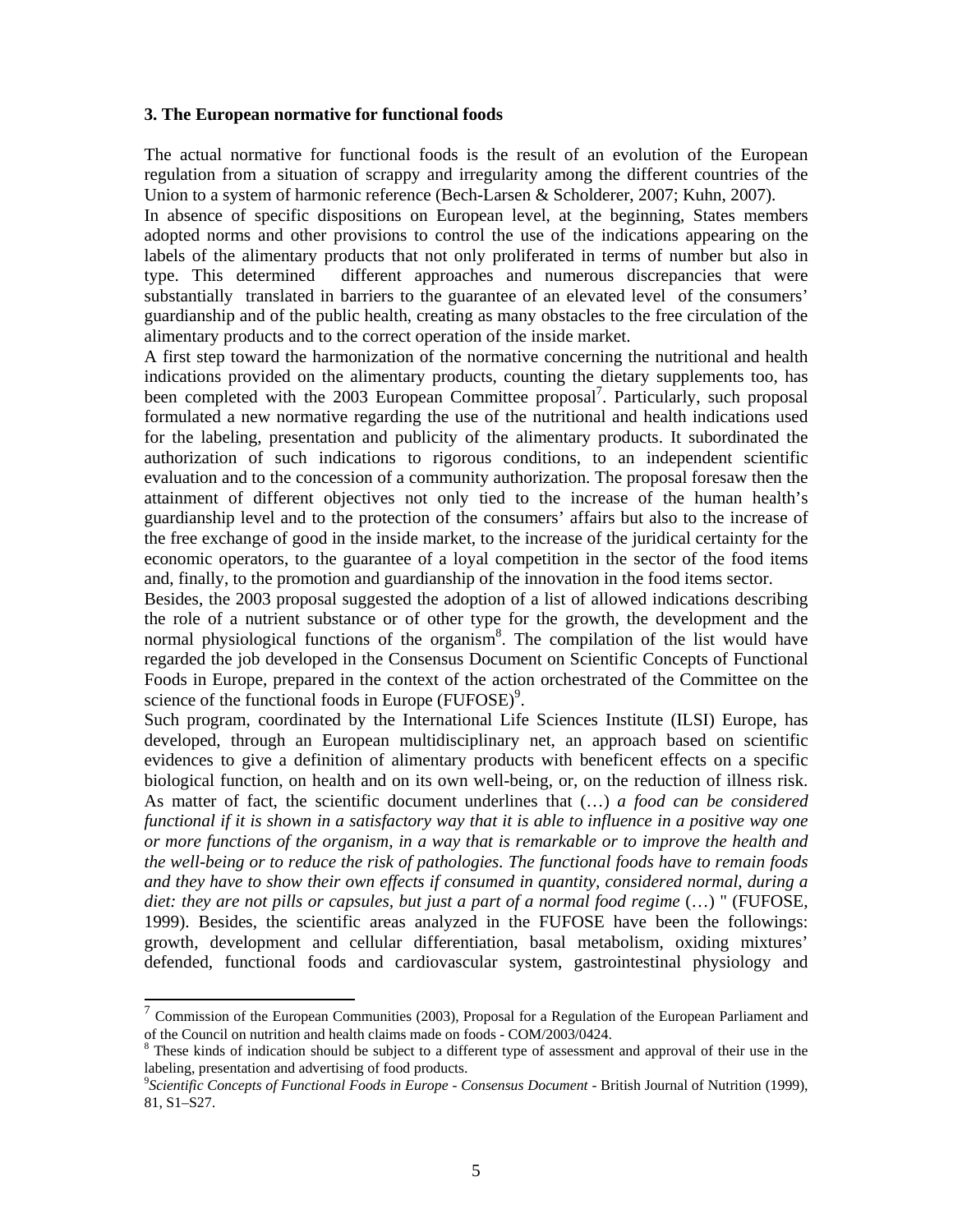functionality and foods' effects on the behavior and on the psychological profile. Since the FUFOSE project's principles haven't still found a full implementation, a new program of Concerted Action has been started up by the European Commission, the project "Process for the Assessment of Scientific Support for Claims on Foods" (PASSCLAIM), whose objective is to resolve some of the actual problems related to the validation, to the scientific confirmation of some claims and to the consumer's communication. Particularly, such project aims to establish common criterions to evaluate the health claims' scientific foundation, providing some regulations to prepare scientific dossiers to support such claims.

Anyway, based on such programs, the European Parliament and the European Council have adopted a regulation to use the nutritional and healthy indications written on the food items. Particularly, on December the 30th 2006 has been published on the European Community Official Journal the EC law 1924/2006 which will protect the consumer from false and misleading affirmations about the products' ownerships<sup>10</sup>. In the past time, were often used, for the labeling and for the publicity of the foods, indications reported to substances whose beneficent effects hadn't still scientifically been shown, just to increase the sales and to create consumer's psychological dependence. Such practice, in truth, also screeched with the orientations about the use of the mentioned indications, hired by the Codex Alimentarius since 1979. The principles at the base of such orientations, in particular, foresee that any food items can be described or introduced in a false or deceptive way compared to the same product's features. Besides, they established that the responsibility to prove the provided indications it's up to who introduces the product on the market.

With the 2006 Regulation, the European Union will confirm the rules of the 2003 bill, forbidding the nutritional and healthy indications, false, deceptive and not scientifically verified that invite the consumer to purchase the product. The European legislation, besides has foreseen a list of such indications and the authorization conditions of them for the whole Union fixing, substantially, common criterions to allow the consumers to do informed nutritional selections and to eliminate the obstacles to the commerce within the Union. Particularly, relatively to the nutritional indications, wordings like "light", "source of calcium", "high content of proteins" and so many others could be exposed – on the label and publicity of the foods – with the condition that the products have distinctive features communicated in the right way. It achieves the prohibition to boast nutritional features of the products applying different type of criterions or formality (es."90% without fat"), because potentially misleading.

Concerning the indications related to the health, the 2006 community regulation foresees the editing by the European Commission of a list of all the consolidated information certifying the correlation among specific foods or substances in them contained, and beneficent effects for the consumers' health. About what previously said, every food operator who intends to promote further healthy virtues, in comparison to those already insert in the community list, should activate a special procedure of authorization $11$ .

 $10$  The regulation applies to all nutrition and health communications, including a commercial character (labelling, presentation and advertising campaigns), trademarks and trade names that may be regarded as nutrition or health. The regulation also applies to claims involving any type of food for the final consumer, including food for the supply of hospitals, canteens and the like, food is not packaged or in bulk. The regulation, however, does not apply to claims which relate to the effects of a product.

The authorization procedure is applicable in the case of technological innovations themselves (eg new enzymes probiotics and other ingredients), or in the case of new discoveries about the virtues of traditional foods and substances (e.g. anti-inflammatory properties of phenols and minor components extra-virgin olive oil).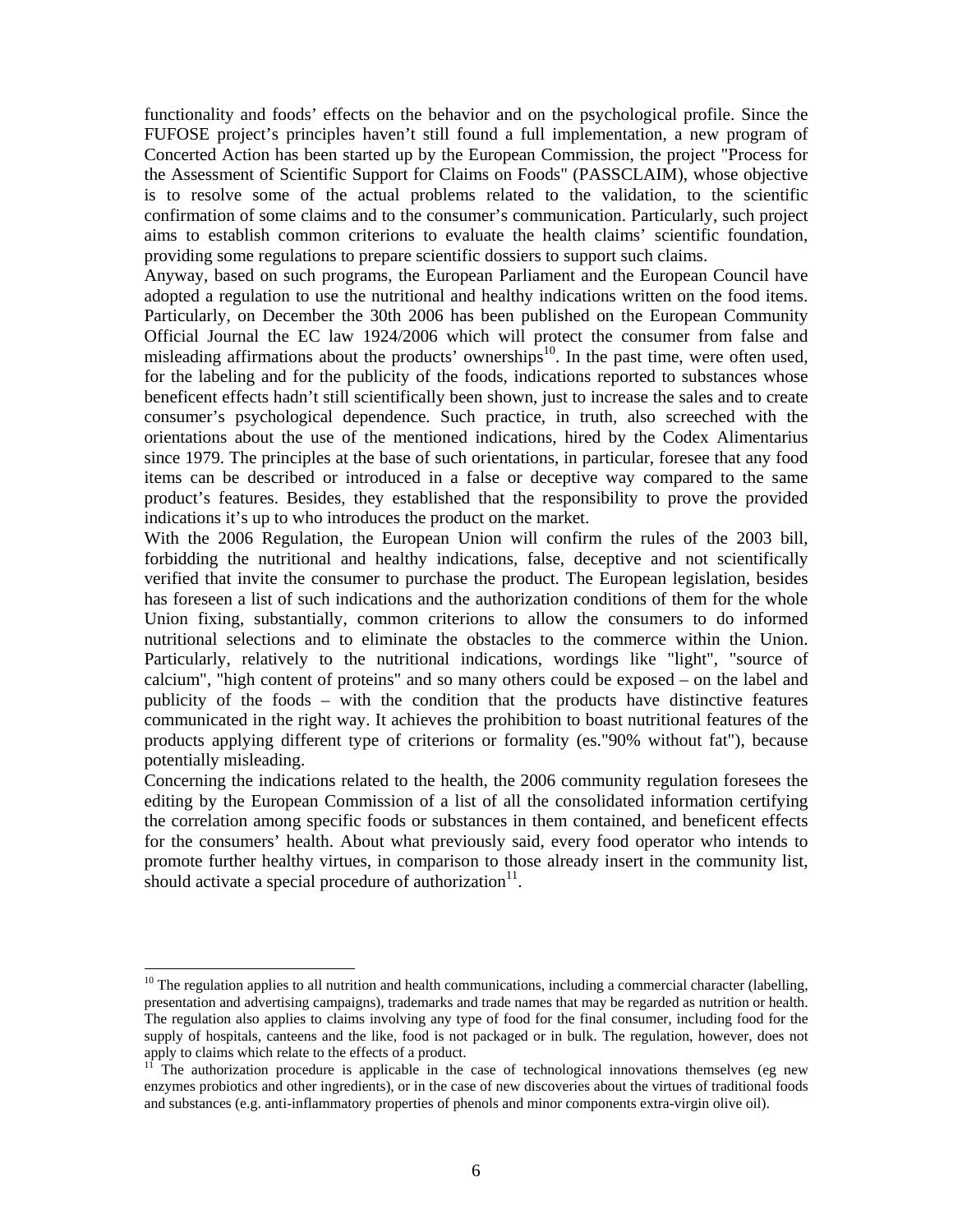### **4. Consumers attitudes towards functional foods**

Several studies have demonstrated that key success factors for market orientation and development of functional foods are consumer acceptance of the concept and a better understanding of its determinants (Gilbert, 1997; Grunert *et al.*, 2000; Weststrate *et al.*, 2002). Consequently in the last years several papers have reported empirical studies of consumer acceptance based on primary data collection, especially in the U.S.A. (Childs & Poryzees, 1997; Gilbert, 2000; IFIC, 2007) and in the EU (Bech-Larsen *et al.*, 2001; Makela & Niva 2002; Van Kleef *et al.,* 2002, 2005; Verbeke, 2005, 2006; Urala & Lahteenmaki, 2006, 2007; AC Nielsen, 2007) providing insight in the profile of functional food consumers.

A common result derived from literature is that functional foods from the consumers' points of view are not perceived as being one homogenous group (Urala & Lahteenmaki, 2003). Consequently some authors (de Jong *et al*., 2003) conclude that the generalisation of the characteristics of the functional food users is not legitimate, because there are clear differences between the users of different functional food products.

The majority of these studies have demonstrated that cognitive, motivational and attitudinal determinants of consumer acceptance of functional foods vary considerably in different countries. In particular the European market<sup>12</sup> is characterized by a high heterogeneity of demand, linked to the existence of marked regional differences in the perception and willingness to use functional foods that derive mainly from socio-demographic differences, the existence of dissimilar dietary habits, the different national policies for the promotion of public health, but also differences related to cultural traditions (Castellini *et al.*, 2002).

Referred to consumer demographic characteristics, for example, the literature shows that female consumers are a more promising target group for functional foods than men (Urala, 2005), partly because they show more interest in health in general (Childs & Poryzees, 1997; Bogue & Ryan, 2000). Moreover, functional food users are often more educated (Anttolainen *et al.,* 2001; de Jong *et al.,* 2004). Concerning age, Poulsen (1999) mentions that relatively older participants in his research (i.e. older than 55 years) showed a greater intention to buy functional foods. On the contrary, earlier results by Childs and Poryzees (1997) implied that the elderly show less intention to buy a food that prevents a disease compared to younger consumers. This trend seems to be confirmed in the Italian market where the "old generation", is more oriented towards the so-called mature products, while young people prefer healthy foods (Ismea, 2007). Furthermore, Verbeke (2005) mentions that consumer attitudes towards functional foods do not depend on their socio-demographic characteristics. These contradictory findings might suggest that there should not be a generalization in the demographic profile of functional food consumers.

Otherwise the main factors that influence the purchasing behaviour with relation to functional foods can be distinguished in lifestyle variables, health consciousness and attitudes towards healthier products (Cox *et al.*, 2004; Urala & Lahteenmaki, 2004) and variables closely related to the product's extrinsic and intrinsic attributes (Jonas & Beckmann, 1998; Urala, 2005; Verbeke, 2006).

With reference to the life style variables, an important factor for the consumption of functional foods is the preservation of good health status (Urala, 2005) and how much consumers perceive functional foods to contribute to this aim. European consumers consider food healthiness to be an important factor affecting their overall nutrition choices (Lappalainen *et al.*, 1998). The research by van Kleef, van Trijp, and Luning (2005) showed that the relation between the health condition of a consumer and the type of a product's health

<sup>&</sup>lt;sup>12</sup> Some studies show, for example, as in the countries of Central and North Europe, the interest of consumers towards functional foods is higher than in Mediterranean countries, where, undoubtedly, there is less familiarity to them (Menrad, 2003; Van Trijp, 2007).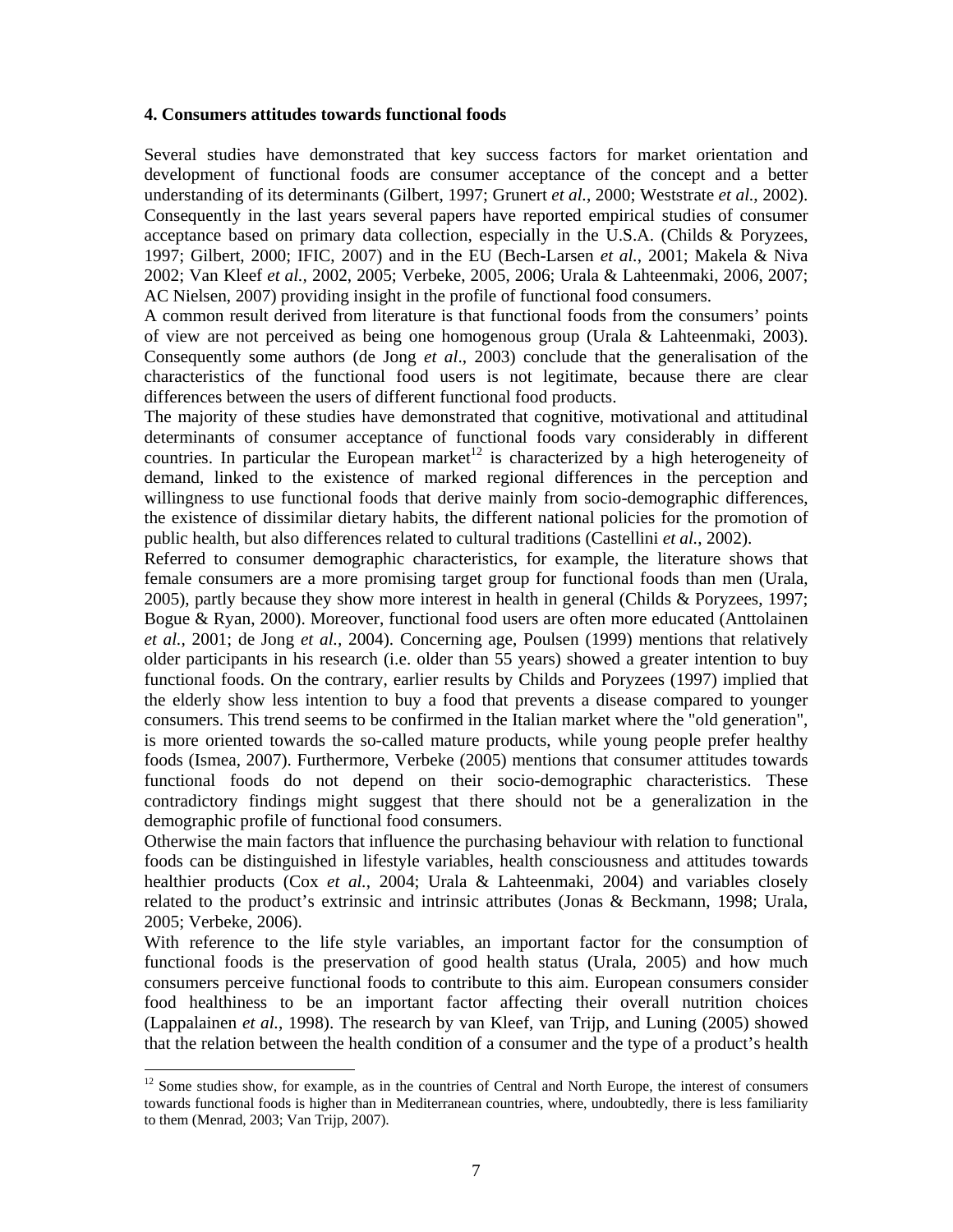claim affects the intention to buy the product. Also, Frewer, Scholderer, and Lambert (2003) emphasised that consumers risk perceptions may have an important role in the acceptance of functional foods.

Verbeke (2005) found that believing in the health effects of functional foods is the most crucial factor affecting the consumers' acceptance and Cox *et al.* (2004) found that the perceived efficacy accounted well for the intention to consume functional foods that were said to improve memory. Another important factor is the presence of specific health problems, Verbeke (2005) reports that the existence of a family member with a particular health difficulty affects positively the acceptance of functional foods.

With reference to the product attributes, relevant for purchasing behaviour are: the knowledge and familiarity with the functional ingredients (Herrmann & Roeder 1998; Rams 2002), as well as food safety (Bech-Larsen & Grunert 2001; Verschuren 2002), convenience (Poulsen 1999; Rams 2002; Verschuren 2002; Pettinger *et al.* 2004) and type of the base product (Poulsen 1999, Rams 2002). Furthermore, organoleptic attributes, especially taste, are some of the most important factors that affect consumers' choice of functional foods (Jonas & Beckmann, 1998; Urala, 2005; Verbeke, 2006) as well as the perception that functional foods could be less natural compared to conventional foods (Frewer *et al.,* 2003; Cox *et al.,* 2004).

Urala (2005) supports the view that trust in functional foods is affected by the type of base product (carrier) whose attributes have been improved. Bech-Larsen and Grunert (2003) agree that the type of base product contributes to how much the consumers perceive the functional foods to be healthy. In addition, van Kleef and colleagues (2005) add that the potential buyers tend to trust the health claims more when the basic carrier has a positive overall image, as well as a history in health claims (e.g. yogurt, juices, etc.). Moreover it is much easier to gain people acceptance for a product enriched with more familiar ingredients, such as vitamin C, calcium, omega-3, than it is for unfamiliar ones, such as selenium (Bech-Larsen and Scholderer, 2007).

Nevertheless, another important issue is how to communicate the health effects of functional foods reliably to consumers (Poulsen, 1999) as consumers might not necessarily trust marketing campaigns. The role of the information is crucial because consumers cannot perceive the benefit directly from the product, unlike for instance taste and other sensory characteristics. The type of information and the trust in it regarding the effect of a particular product on health constitute additional factors of functional foods' success (Urala, 2005). According to Tuorila and Cardello (2002), information concerning the health benefits of a food can increase the likelihood of its consumption. However, due to the limited consumers' knowledge and awareness of the health effects of newly developed functional ingredients, there are strong needs for communication activities (Wansink *et al.,* 2005; Biacs, 2007; Salminen, 2007). To ensure reliable information transfer, only legally correct parameters for benefit communication should be used (Henning, 2007).

Taking into account the Italian market only a few papers have reported empirical studies of consumer acceptance based on primary data collection.

An interesting study (Saba, 2008), investigating the perception of Italians towards derivatives modified grain to increase health, shows that consumers perceive these products healthier but less pleasing than conventional ones and tend to show little willingness to accept the derivatives of functional cereals. In addition, consumers tend to be influenced more by the health message that refers to the reduction of disease risk in assessing the wholesomeness of products (Messina *et al.,* 2007).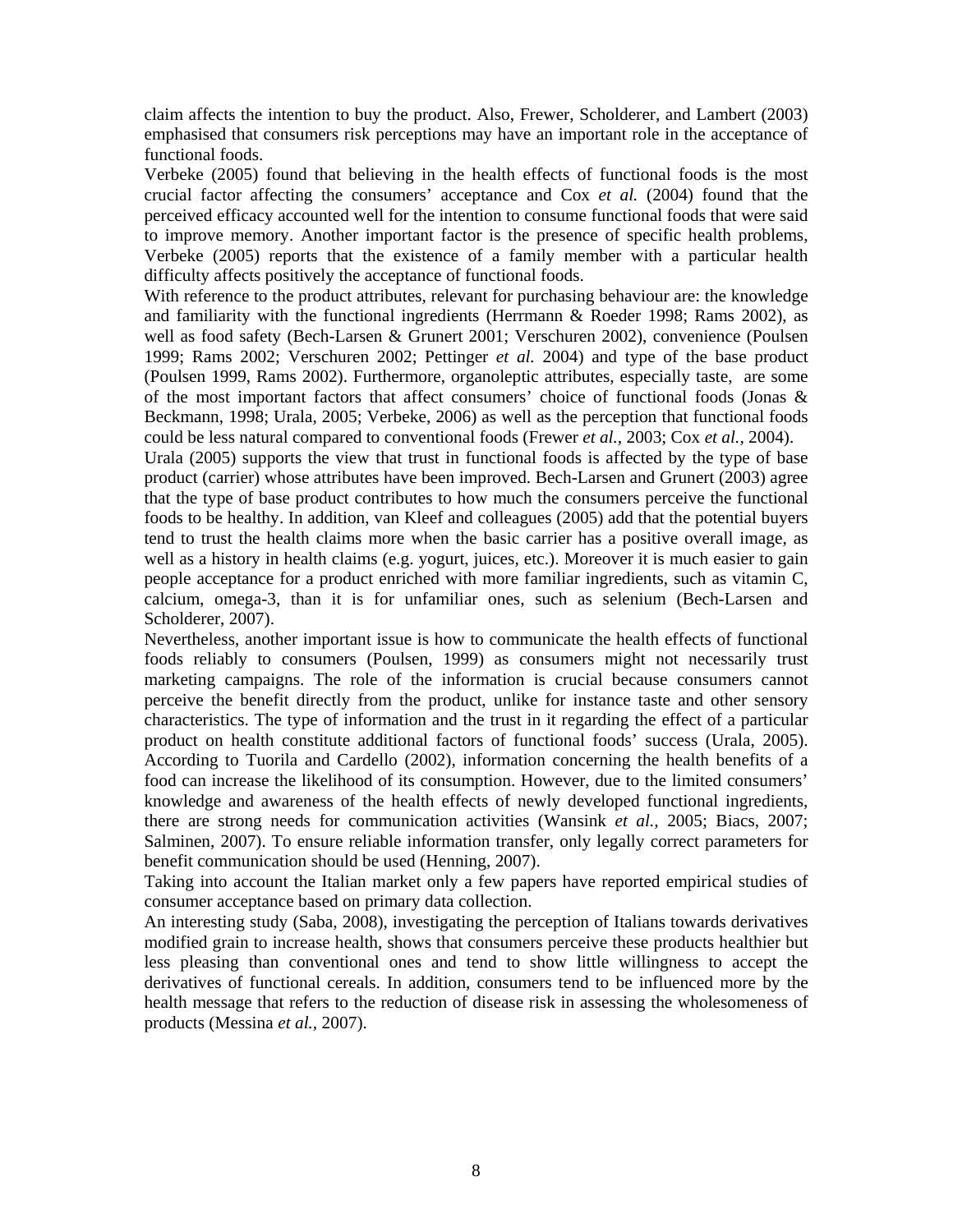#### **5. Italian consumers attitudes toward functional foods: an empirical analysis**

#### *5.1 Objectives and procedures*

 $\overline{a}$ 

The main purpose of this paper is to investigate the factors which influence consumer behaviour towards functional food products and verify the opportunities for further expansion of this segment in order to subsequently develop appropriate consumer communication strategies based on market segmentation. From the available studies, socio-demographic characteristics, cognitive and attitudinal factors emerged as potential determinants of consumer acceptance of functional foods.

Based on the evidence that emerged from literature in this research it is hypothesized that consumers' attitude toward functional foods is affected by other different factors including knowledge, consumers' trust of the health claims as well as trust in regulatory bodies.

Consequently, the research intends to explore consumers' general attitudes about food, nutrition and health; consumers' awareness and interest in functional foods; motivation to buy this type of food or to refuse it respectively; knowledge and believes about specific benefits of foods. In addition, the analysis pays particular attention to the various ways in which information about functional foods is conveyed to consumers, trying to identify possible strategies to improve its effectiveness. Whilst in recent times, in Italy, there is a growing interest in adopting an identification mark for "health foods", to help consumers recognize them and clearly distinguish their benefits $^{13}$ .

To this purpose a quantitative survey was conducted to explore Italian consumers' knowledge and attitudes toward functional foods. To collect data a questionnaire was developed and administered to a randomly selected sample of 340 consumers, responsible for family shopping, living in three different cities Bologna, Rome and Naples, respectively located in the North, Centre and South of Italy <sup>14</sup>. Face to face interviews were conducted from July to September 2008 at different outlets so as to include in the sample the different typologies of consumers. Specifically, 125 interviews have been conducted in the North, 100 in the Centre and 115 in the South.

The questionnaire used during the survey consists of 34 questions, mostly multiple choices, divided into five sections that examine, respectively: consumers' knowledge of the link between food choices and health issues; purchasing habits and consumption of the interviewed; perception and willingness to purchase functional foods; their views about the current level of information available, their socio-demographic characteristics and lifestyle. The analysis of the collected data was conducted in two phases. The first, purely descriptive, is an overview of the frequency of responses, based on the construction of contingency tables, through which there were early indications on the degree of association between two or more characters. Recognizing that knowledge of the distribution of consumer preferences forms the basis for product differentiation and market segmentation (Green & Srinivasan, 1990; Green *et al.*, 2001), the second phase of analysis provides a market segmentation identifying different profiles of consumers, through the use of PCA and Cluster Analysis applied to qualitative data. PCA enables to carry out a simultaneous analysis of the complex information provided by a large number of variables and turns the initial variable into a reduced number of artificial variables or factors explaining a high percentage of the information included in the

<sup>&</sup>lt;sup>13</sup> The National Consumers Union has proposed to adopt a brand that identifies "health food" to help consumers distinguish and recognize the benefits provided by these. The brand should be under the close supervision of the Antitrust authority, to ensure the accuracy of the claims used and the completeness of the information, including contraindications written on the food.

 $14$  Rome is the first Italian city as number of inhabitants, approximately 2,726,593, Naples is the third city with a population of 1,226,594 citizens, while Bologna has 374,057 inhabitants (ISTAT, 2007).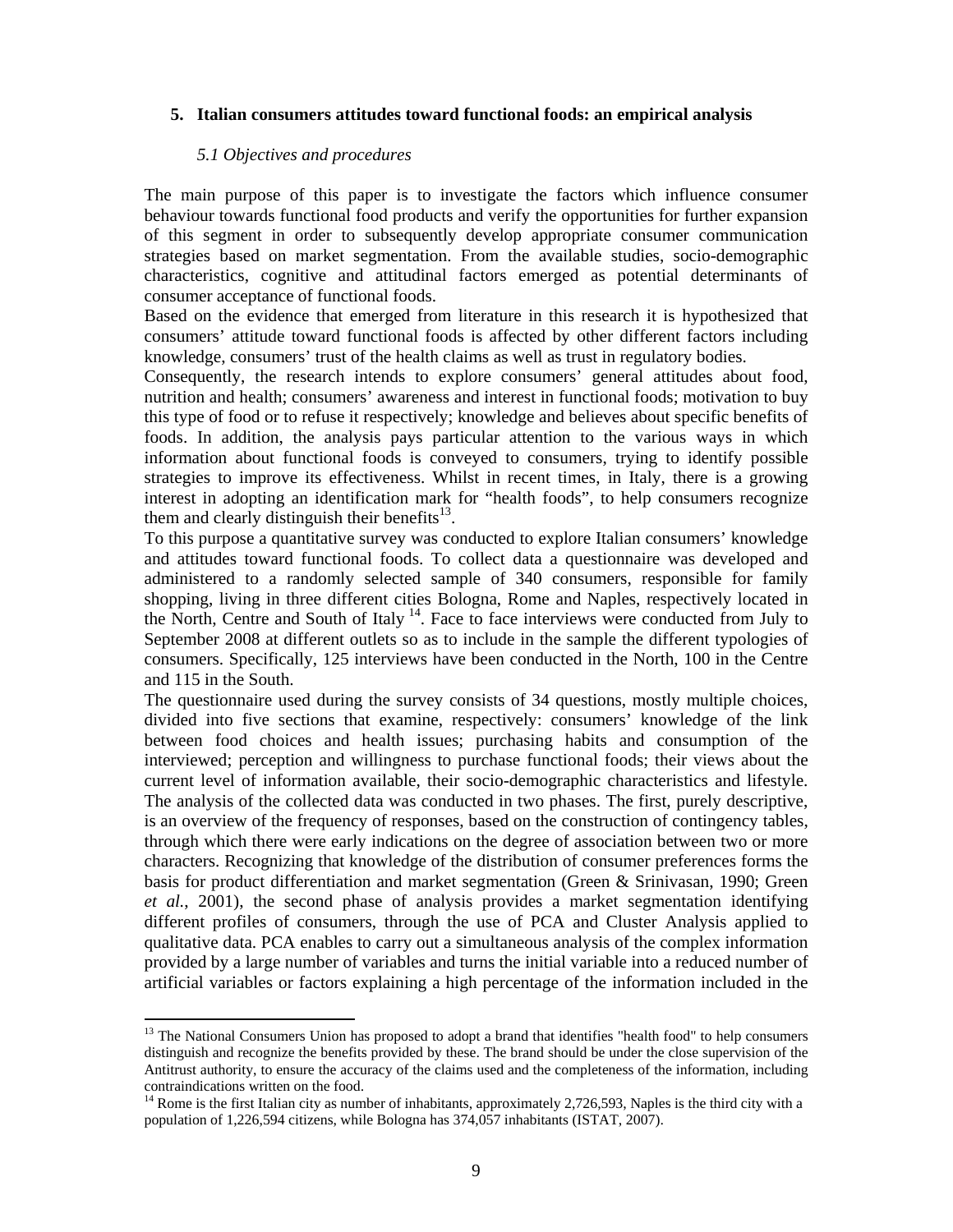original variables. After extracting the main components the statistical units can be aggregated through the CA aimed at classifying the statistical units identified in a set of "exclusive and exhaustive" clusters so as to maximise the internal homogeneous nature and the external heterogeneous nature.

#### *5.2 – Main results from explorative analysis*

 $\overline{a}$ 

Socio-demographic analysis of the interviewed sample displays the predominant presence of women (66.6%) aged between 35-45 years (35.5%) and between 25-35 (27.7%), married with children (36.4%), with an average level of education, in fact most of them hold a high school degree (58.8%), but the sample also includes university graduates (27.2%). Considering respondents' profession housewives and employees are prevalent.

With reference to the grade of healthy eating habits and lifestyle of the surveyed sample (verified by a set of specific questions) it appears that in most cases (36.4%) the first can be considered intermediate healthy, while with regard to the lifestyle prevailing are average healthy habits (40.7%). It should be noted that there is also a significant incidence of low healthy habits (26.6%) linked to the fact that many of the interviewees have a sedentary life style $^{15}$ .

|                | 1 UU VU 1 | $D$ <i>chio</i> $\lambda$ <i>'upitics</i> |      |
|----------------|-----------|-------------------------------------------|------|
|                |           | male                                      | 33,4 |
| gender         |           | female                                    | 66,6 |
|                |           | 18-25                                     | 9,8  |
|                |           | 25-35                                     | 27,7 |
| age            |           | 35-45                                     | 35,5 |
|                |           | 45-55                                     | 18,2 |
|                |           | 55-65                                     | 5,9  |
|                |           | >65                                       | 2,7  |
|                |           | single                                    | 24,6 |
|                |           | married with children                     | 36,4 |
| marital status |           | married                                   | 28,6 |
|                |           | divorced                                  | 8,1  |
|                |           | widower                                   | 2,4  |
|                |           | Master degree                             | 6,6  |
|                |           | Bachelors degree                          | 27,2 |
| education      |           | High school degree                        | 58,8 |
|                |           | Middle school degree                      | 5,9  |
|                |           | other                                     | 1,5  |
|                |           | employee                                  | 31   |
|                |           | self employee                             | 12,2 |
|                |           | Doctor/Paramedic                          | 3,9  |
| occupation     |           | housewife                                 | 18,5 |
|                |           | retired                                   | 4,8  |
|                |           | student                                   | 12,5 |
|                |           | trader                                    | 4,5  |
|                |           | unemployed                                | 3,9  |
|                |           | other                                     | 8,7  |
|                |           |                                           |      |

*Table 1 - Demographics* 

However, respondents appear satisfied with their diet, 40% stating they are mildly satisfied with their choices and consider them quite healthy. The analysis of food style has been further deepened by verifying the existence of any specific needs that may affect purchasing decisions and that can potentially lead to a greater propensity towards functional foods. About 51% of respondents claim to be influenced in their food choices from specific requirements

<sup>&</sup>lt;sup>15</sup> For the evaluation of dietary habits we asked consumers to indicate the frequency with which they consume fruits and vegetables, legumes and cereals, fried foods, carbonated drinks, snack between meals, high-fat products, white meat and organic products. For the evaluation of the lifestyle of the interviewees we asked how often they watched TV, did physical exercise, controlled their health, if they consulted a nutritionist, or attended health centres, if they had a work that forces them to stay a long time sitting. The replies were analyzed and summarized in an indicator of health ranging from  $1 =$  not at all healthy to  $5 =$  very healthy.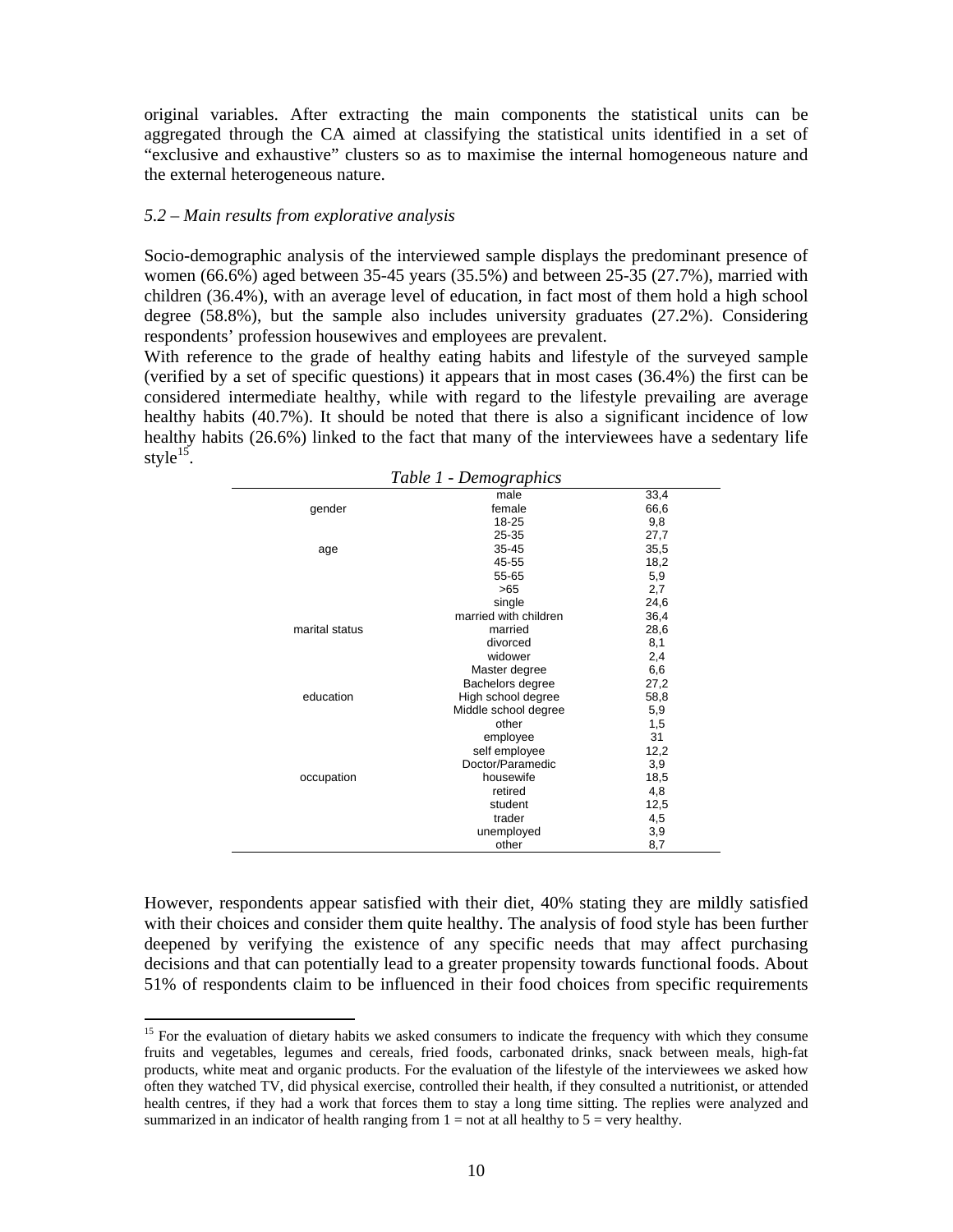related primarily to specific medical disorders (22% overweight, allergies/intolerances 8%, heart problems 8%, diabetes 5%) but also ethical reasons (vegetarian diet 3%) and sports (5%).

Regarding the awareness of the link between food style and health issues the analysis of the results gives clear evidence on how the respondents are quite aware of the fundamental role played by their food choices in the determination of health status (52% of the sample, in fact, strongly agree with this statement) and of the availability of specific products that have significant health properties. Moreover, they show complete disagreement (in 27.7% of cases) with the statement that they can monitor their health independently from their food choices, but do not always declare their willingness to give up to the foods they like to improve their health status. It follows that even though respondents are conscious of the close relationship between diet and health, their choices lead towards the pleasure of consumption rather than wellbeing<sup>16</sup>.

This trend is confirmed from the analysis of the variables related to shopping habits, as a validation that the respondents tend to be influenced in their food choices mainly by taste, pointed in the majority of cases (59%) as the most important attribute. Significant sensitivity is attributed also to the nutritional aspects, selected in 36% of cases as quite important; while the price and the brand are perceived on average as important attributes, respectively in 44.5% and 45.7% of cases. The attributes less important are in absolute the indication of the origin (18.2%) and the presence of quality certification (12.4%). Consumer's attention to nutrition is also confirmed by the interest shown by respondents to the nutrition information on labels, indeed 35% claim they read it usually, particularly in relation to specific products.

Taking into account consumers' propensity towards functional foods the research has tested the level of knowledge of such products by the respondents and their purchase frequency (see the chart n.1). The analysis of data shows that consumers are not greatly informed on the concept of functional foods.

Undoubtedly the terminology "functional foods" is still not very common in the everyday language, and in many cases, generates confusion with the light and dietary products (20%), or functional food is incorrectly associated with food for those who have health problems (16%). In many cases respondents are not able to give a definition (24%). This finding confirms the results from other studies developed in different European countries that consumers often do not know the term ''functional food'' or similar phrasing, but show a rather high agreement to the concept<sup>17</sup>.

The lack of familiarity with the concept of functional foods is more evident when considering that most consumers (44%) were not able to provide an example of functional foods or gave incorrect examples (26%) while less was the proportion of those who indicated one or two examples (24%) and the lowest share was of those who indicated more than two (6%).

With respect to the frequency of consumption, 30% of respondents stated that they had never consumed these products, mainly because they do not know their properties (32%) but also because they are doubtful about their potential benefits (17%), or consider these products only for sick people (15%) or simply because they are not interested in this kind of product (15%). In order to highlight the characteristics of this segment of consumers a cross analysis was

made with the social demographic variables and the variables related to food habits and  $\overline{\phantom{a}}$ 

<sup>&</sup>lt;sup>16</sup> This phenomenon is known as "optimistic bias" in the health behaviour literature, that is, people's general tendency to see only others at risk from lifestyle diseases, but not themselves (Frewer *et al.*, 2003).<br><sup>17</sup> In the United Kingdom, France and Germany, up to 75% of the consumers have not heard about the term

<sup>&#</sup>x27;'functional food'', but more than 50% of them agree to fortify functional ingredients in specific food products (Hilliam, 1999). Another study found that while in Belgium 49% of the consumers is familiar with the term of functional food, this ratio in Poland is only 4% (Krygier, 2007). In Hungary the expression of ''functional'' proved to be unknown for about 70% of the respondents, according to a market survey at the University of Kaposva´ r, Hungary (Szakal *et al.,* 2004).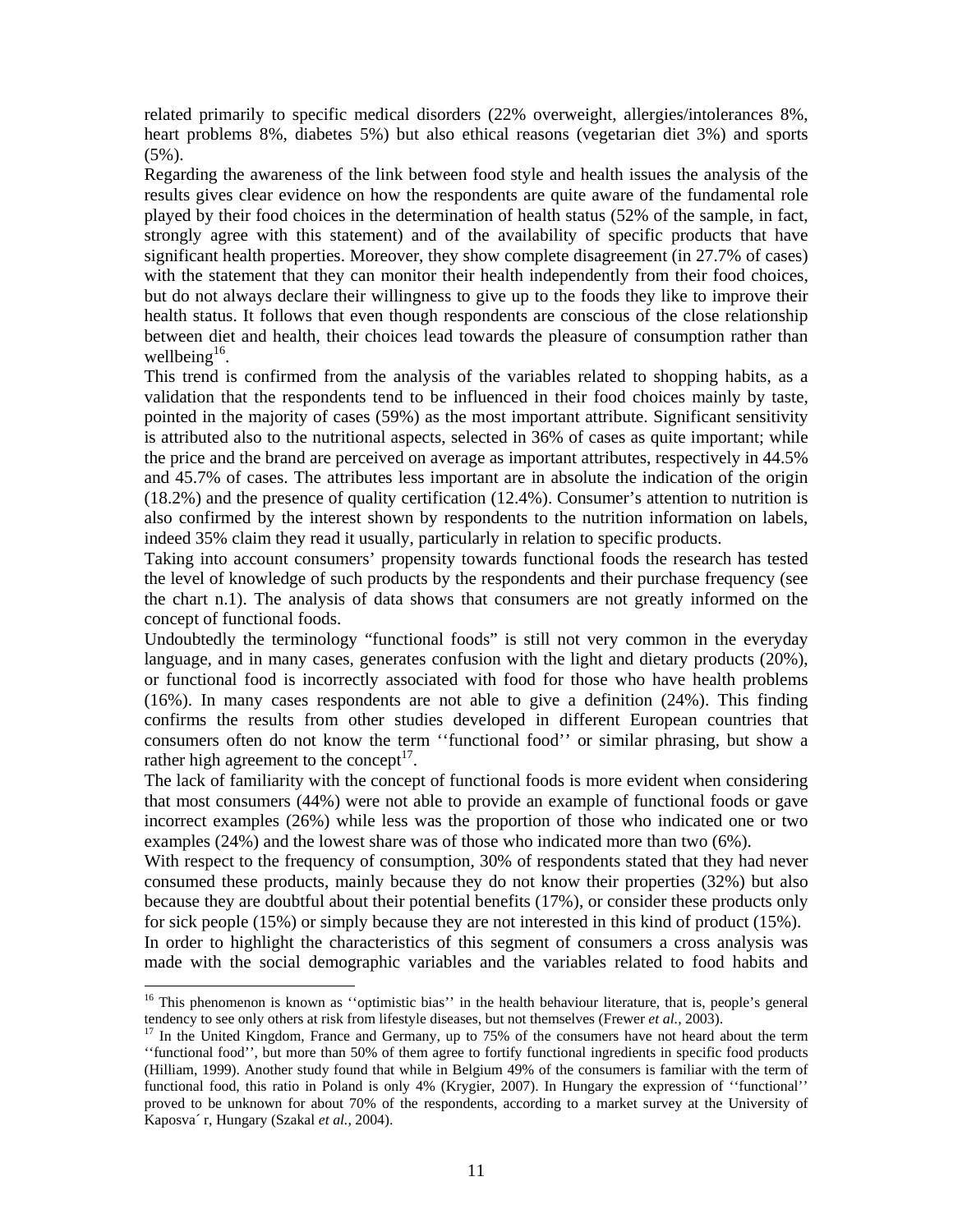lifestyle. The analysis shows that there is no significant relationship between the frequency of consumption and the socio-demographic variables although there is a significant relationship with respect to dietary habits and lifestyle. Particularly this group is characterized by the highest concentration of individuals with eating habits at all healthier (10.7%) or little healthier (34%), which does not have specific food needs (61%) and with a low level of healthiness lifestyle (41.9%).



*Graph 1 - Knowledge and propensity for consumption of functional foods* 

Once deleted this segment of consumers from the sample the survey focused on those who said they consumed functional foods, even though with different levels of frequency. Among these prevail the occasional consumers (32%), followed by those reporting a higher frequency of consumption (15%) and those reporting a daily consumption of these products (12%). The lower absolute incidence is of those who say they have tested only once functional foods (11%). In 83% of cases consumers bought these products at modern distribution chain outlets (as supermarkets and hypermarkets), the products more consumed are the probiotic yoghurt (29%), vitamin enriched/omega-3s milk (21%) and enriched breakfast cereal (15%) followed by ready to drink (11.5%), vitamins fruit juice (10%) and fortified biscuits (6%). Among the less consumed there are butter / margarine low in cholesterol (5.3%) and energy drinks (2.2%). The main reasons that lead consumers to purchase these products are improving the state of their personal well-being and of their family members (23%), the need to reinforce the immune system (18%), the need to improve their gastrointestinal functions (15%). However there are also those who consume functional products just for curiosity (14%) or without a specific reason (6%).

Analyzing the variables that affect the perception of functional foods is quite apparent that the sample interviewed considers such products useful for improving their health status (42%) even if they declare that they are not always able to fully understand the effects that these products can determine (29.6%). Nevertheless it should be noted that 15% of respondents strongly agree with the statement that these products are intended only for those who have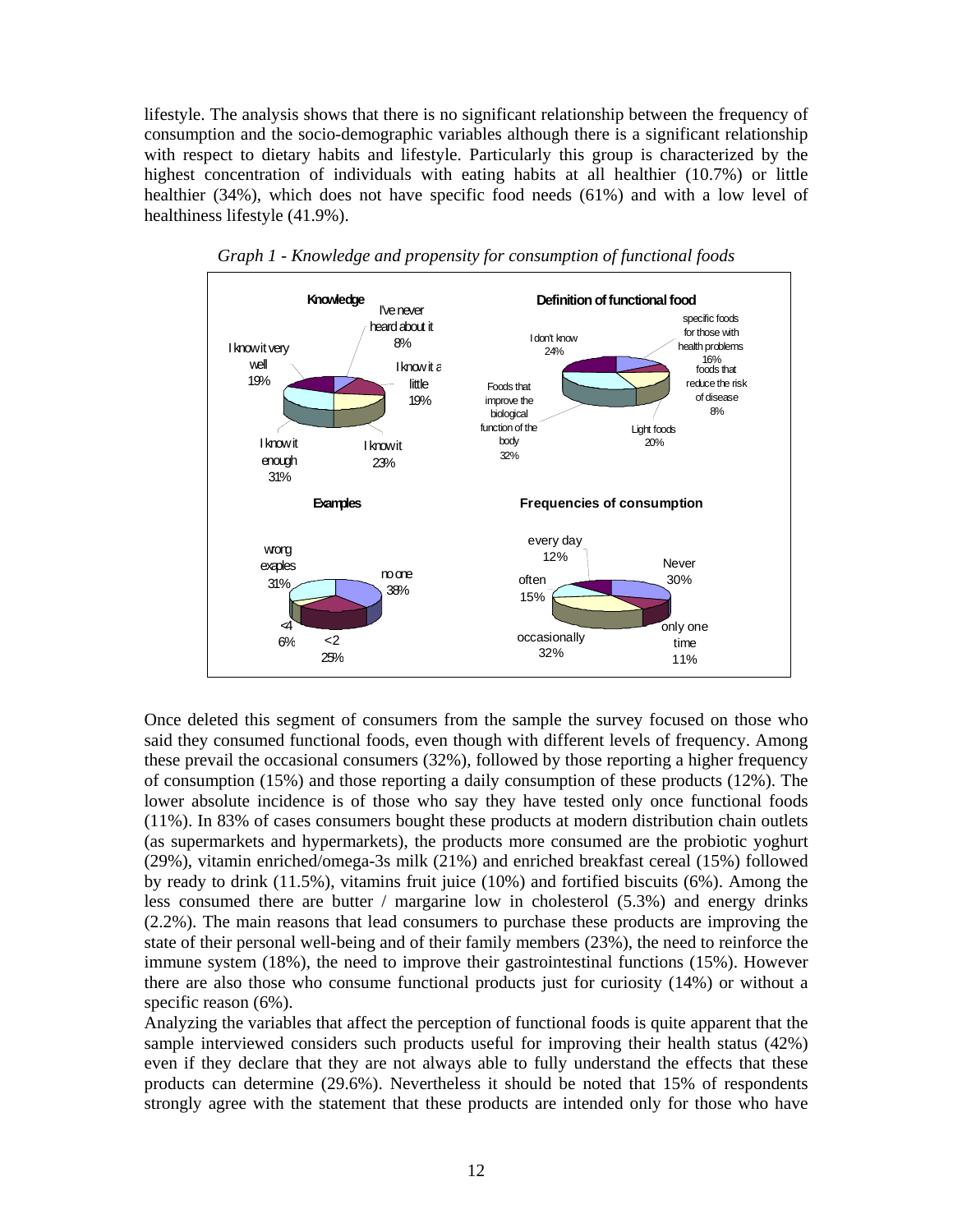health problems, while 11% believe that they can determine side effects and 9% consider them simply a passing tendency.

Table 2 shows that consumers do not perceive these products less tasty than conventional; undoubtedly point the finger at their higher costs and consider limited the current available variety. Moreover, respondents say that there are some difficulties in distinguishing the functional products from traditional products, denoting the complexity of the information contained in the label. Consistent with findings from other studies, the existence of a smooth flow of information between businesses and consumers, allowing a proper assessment of the benefits that may result from the consumption of functional foods, plays a central role in determining the greater or lesser success of these products (Wansink *et al.,* 2005; Biacs, 2007; Salminen, 2007).

| Degree of agreement                                              | At all | A little | Middling | Fairly | <i>Strongly</i> |
|------------------------------------------------------------------|--------|----------|----------|--------|-----------------|
| I fear that these foods may have side effects                    | 16     | 40,2     | 17.7     | 14,6   | 11,5            |
| These products are simply a passing tendency                     | 19     | 45.1     | 16.4     | 10.2   | 9,3             |
| Are intended only for those who have healthy problems            | 10,2   | 32,2     | 27       | 15,6   | 15              |
| I do not believe their property                                  | 22,6   | 55,3     | 13,7     | 3,1    | 5,3             |
| I do not understand their effects but also consumption           | 8      | 16.1     | 25,4     | 20,8   | 29,6            |
| Consuming these foods improve my state of health                 | 0.9    | 12,8     | 19       | 25.2   | 42              |
| Tasty less                                                       | 35.8   | 41.5     | 12.8     | 4.4    | 5.3             |
| They are more expensive                                          | 5.3    | 11       | 12       | 18,2   | 53.5            |
| It is not easy to find these products                            | 11.5   | 36.2     | 26.2     | 11.1   | 15              |
| The range on the market is limited.                              | 8,9    | 34       | 19       | 12     | 27              |
| It's difficult to distinguish functional from conventional foods | 10,2   | 26.1     | 25       | 15.5   | 23.4            |
| The information in the label are difficult to understand         | 7.5    | 29.6     | 20.3     | 13.7   | 28.7            |

*Table 2 - Perception of functional foods* 

Following the above arguments, the last part of the survey analyzes the different ways in which information on functional foods is conveyed to consumers, trying to identify possible strategies to improve their effectiveness. Specifically, were tested the opinions expressed by respondents regarding the adequacy, clarity and reliability of the information; the degree of importance and trust attributed to the different sources of information, and finally, possible ways of improving these information.

In this regard, from the analysis of the results summarized in Chart n. 2, it is clear that consumers express a negative opinion towards the current level of information available, since in more than 30% of the cases information are considered inadequate and not simple to understand, as well as contradictory and confused, showing also some scepticism about their reliability. The results show also that the main sources from which consumers obtain information are advertising (32%) and products' labels (27%), followed by doctors / nutritionists (15%) and television programs (8 %). At the end of the ranking there are Internet (6%), world of mouth (6%) and specialized press (5%), while only 1% of the information is acquired through public information campaigns.

These results are very remarkable whereas the sources to which respondents have more confidence are the doctor and the Public Bodies, to which respectively 63% and 49% of consumers show plenty of trust, while a lesser degree of confidence is given to producers and labels, for which 42% and 46% say they do not know whether to trust or not. Resulting that the respondents place greater trust inherent to the sources from which they receive less information, therefore these sources need to be strengthened.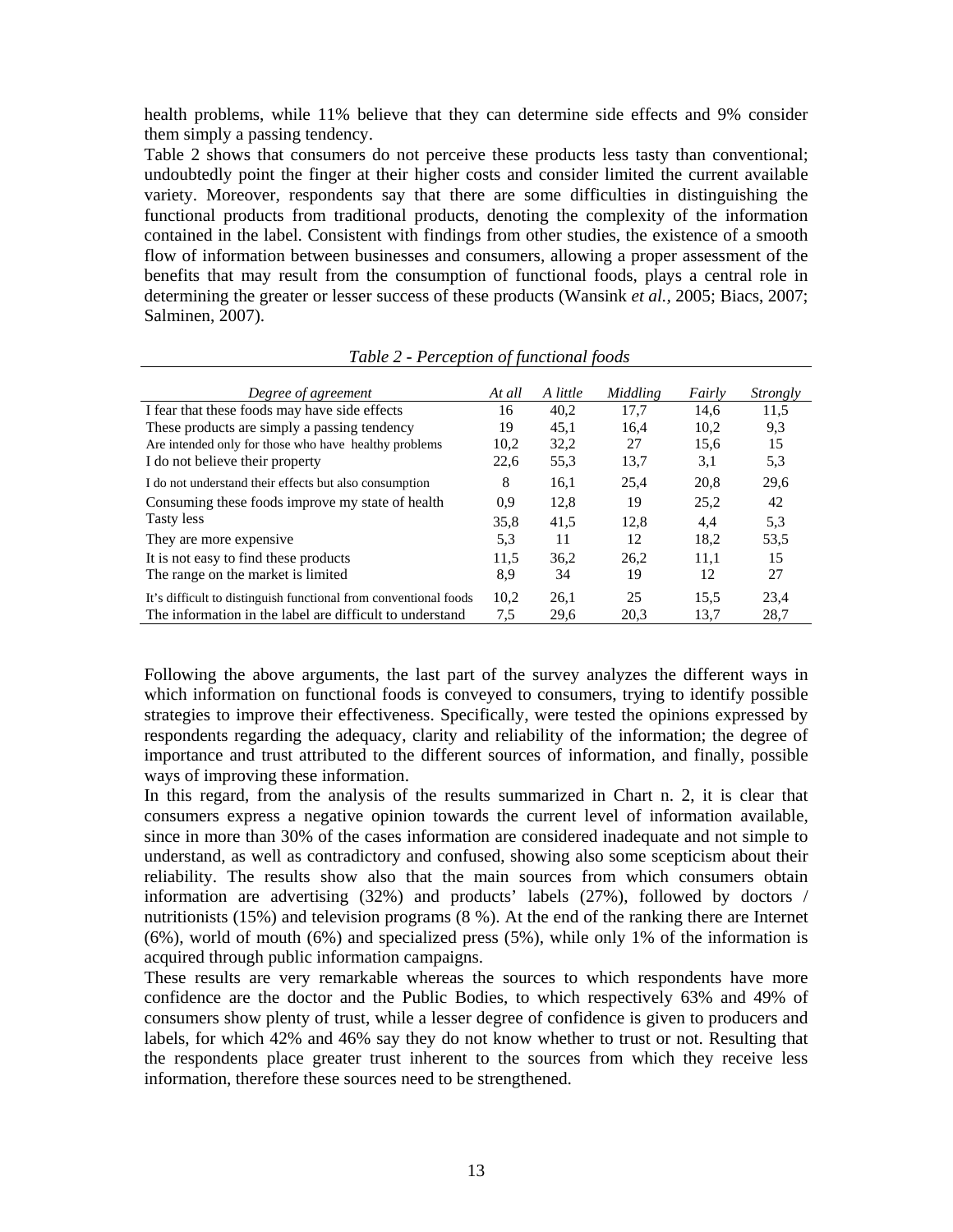

*Graph 2. – Consumers' opinions on current available level of information* 

 $\Box$  At all  $\Box$  A little  $\Box$  Middling  $\Box$  Fairly  $\Box$  Strongly

Finally, we asked to the respondents to express their opinion with respect to the need to improve the current level of information and also indicate the possible ways to do so by giving them several options. The data show that almost all of the consumers would like more information (only 5.4% said they did not need more information) considering necessary the implementation of information campaigns and public education (23%) and the improvement of the statements in the nutritional labels  $(25.5\%)$ , but also introducing a logo / symbol that somehow recalls their attention to the health benefits of the product (22.2%).

#### *5.3 – Segmentation Analysis*

Traditionally the segmentation of the sample includes the breaking-down of the statistical units identified based on the social-demographic features; however to develop a profile of the consumers based on their higher or lower propensity to functional foods, the description analysis highlighted that there are many different variables that seem to be correlated and play key roles in influencing consumers' behaviour.

Through the Principal Components Analysis, we tried to verify the existence of latent factors that summarize consumers' attitudes towards functional foods in a smaller set of underlying dimensions which explain the inter-relations amongst an original, large set of metric variables. The choice of the variables to submit to factorial reduction was made on the basis of the analysis of the correlations existing amongst the original variables, verified using Bartlett's test for sphericity while the choice of the factors was made on the basis of the eigenvalue criterion, as well as the consideration of the cumulated variance explained by the factors considered together. The analysis of principal components (varimax rotation method) reveals the existence of four factors which together explain 72% of the original variance. Table n. 3 summarizes the matrix of rotated components from which it emerges that the first factor summarizes five variables related to the degree of sufficiency, clarity and reliability of information available to consumers on functional and about the labels of these products, so we can consider the first factor as *information.*

The second factor, however, summarizes a number of variables related to the perception that consumers have of a number of attributes that are intrinsic and extrinsic of functional foods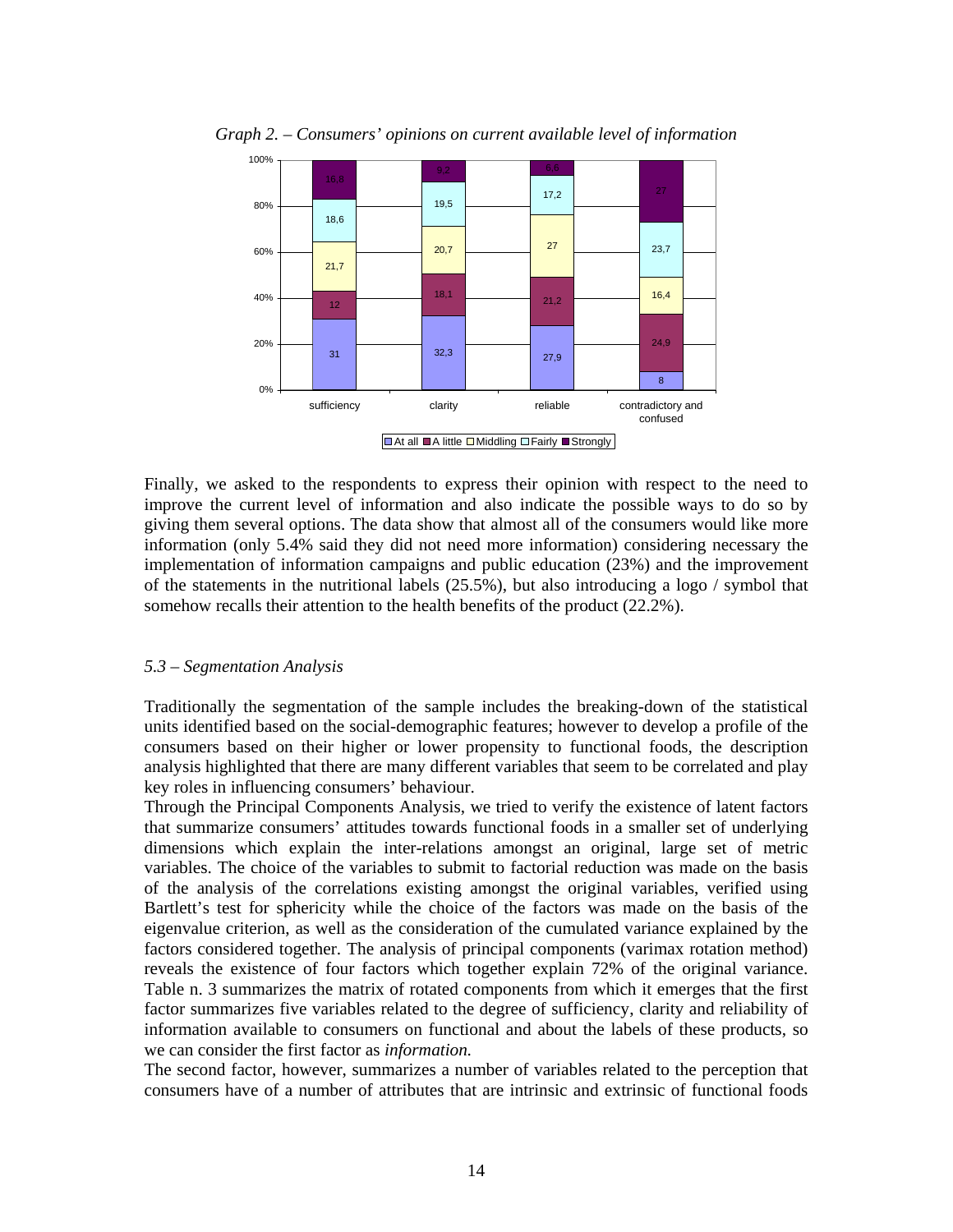and their opinion about the usefulness of the same, therefore this factor expresses the *image*  that consumers have of functional foods.

Analyzing the third column of the matrix of rotated components it is possible to describe the third factor as *shopping habits*, whereas summarizes several variables that indicate the degree of importance attributed by respondents to various attributes in their food choices. Finally, the fourth factor summarizes a number of variables used to measure the healthy consciousness of respondents and their awareness about the links between diet and health, therefore may be called *health in food choices.* 

|                                                                  |          | <b>Factors</b> |               |         | $com^{\overline{19}}$ |
|------------------------------------------------------------------|----------|----------------|---------------|---------|-----------------------|
| Variables <sup>18</sup>                                          | Factor   | Factor         | <b>Factor</b> | Factor  |                       |
|                                                                  | 1        | $\overline{2}$ | 3             | 4       |                       |
| Degree of importance attributed to quality mark                  | $-.288$  | $-.239$        | ,158          | ,229    | ,740                  |
| Degree of importance attributed to the brand                     | $-134$   | $-.038$        | ,835          | ,132    | ,590                  |
| Degree of importance attributed to the indication of the origin  | $-.134$  | $-.045$        | ,777          | ,154    | ,696                  |
| Degree of importance attributed to the price                     | $-143$   | ,044           | ,772          | ,059    | ,665                  |
| Degree of importance attributed to the taste                     | .584     | ,113           | ,893          | ,063    | ,767                  |
| Degree of importance attributed to nutritional attributes        | .598     | ,231           | , 653         | ,038    | ,757                  |
| I'm careful in the consumption of these products                 | ,484     | ,866           | $-0.069$      | ,162    | ,625                  |
| These products are simply a passing tendency                     | ,501     | ,751           | $-0.014$      | ,055    | ,637                  |
| Are intended only for those who have healthy problems            | ,034     | ,783           | $-140$        | ,295    | ,686                  |
| I do not believe their property                                  | $-.259$  | ,791           | $-.080$       | ,112    | ,652                  |
| I do not understand their effects but also consumption           | ,479     | ,239           | $-.054$       | ,349    | ,711                  |
| Consuming these foods improve my state of health                 | ,304     | $-743$         | $-.108$       | ,018    | ,709                  |
| It is not easy to find these products                            | ,562     | ,807           | ,021          | ,263    | ,643                  |
| The range on the market is limited                               | ,431     | ,837           | ,081          | $-.003$ | ,790                  |
| It's difficult to distinguish functional from conventional foods | ,532     | ,704           | $-.130$       | ,255    | ,810                  |
| The information in the label are difficult to understand         | ,825     | ,633           | $-131$        | ,295    | ,851                  |
| The information about functional foods are sufficient            | $-0.774$ | ,173           | $-143$        | ,299    | ,854                  |
| The information about functional foods are clear and simple      | $-784$   | $-0.099$       | ,139          | $-172$  | ,832                  |
| The information about functional foods are truthful              | $-788$   | $-.096$        | ,006          | $-193$  | ,534                  |
| The information about functional foods are confuse               | ,847     | $-.111$        | ,004          | ,202    | ,722                  |
| My food choices affect my health                                 | ,203     | ,235           | $-102$        | ,651    | ,697                  |
| I have the control of my health no matter what I eat             | ,018     | ,333           | ,069          | ,728    | ,668                  |
| I don't want to give up the foods that I like                    | ,042     | $-104$         | ,067          | ,509    | ,526                  |
| I do not need to worry what I eat                                | ,062     | $-.066$        | ,432          | $-748$  | ,762                  |
| Degree of healthiness in food choice                             | $-.111$  | $-.065$        | ,389          | ,842    | .645                  |
| Degree of healthiness in lifestyle                               | $-152$   | ,333           | ,209          | ,826    | ,646                  |
| Eigenvalue                                                       | 5,574    | 2,579          | 2,059         | 1,716   |                       |
| Variance %                                                       | 23,33    | 19,11          | 15,9          | 13.5    |                       |
| Total variance %                                                 | 23,3     | 42,41          | 58,3          | 71,81   |                       |

*Table n. 3 - Matrix of rotated component* 

Extraction method: principal component analysis. Rotation Method: Varimax with Kaiser normalization.

Based on these four factors, a segmentation of the sample was created, to verify the existence of homogeneous groups of consumers characterized by a different propensity towards functional foods. For this purpose a cluster analysis was applied, using the K-means method, which is a non-hierarchical algorithm, constructing three different groups of consumers.

The first cluster groups together 83 individuals, 38% of respondents, showing less interest in functional foods confirmed by the high concentration of occasional consumers who are

 $18$  All the variables including in factorial reductions are expressed by a Likert scale from 1 to 5.

<sup>&</sup>lt;sup>19</sup> Extraction communalities are estimates of the variance in each variable accounted for by the factors (or components) in the factor solution.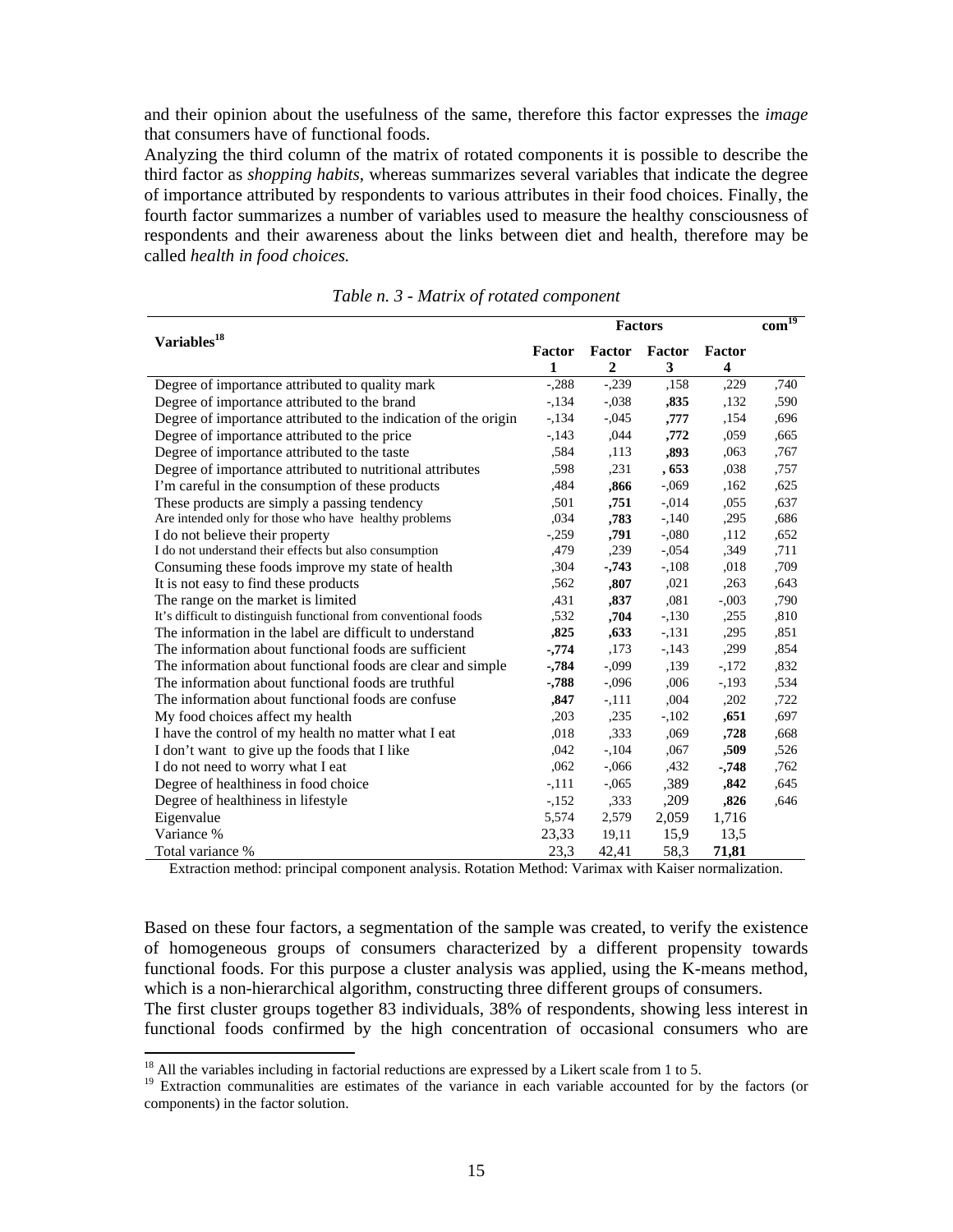unfamiliar with functional foods. In the cluster, in fact, there is a greater percentage of consumers who say they know them only vaguely, they are unable to give any example of these products or they tend to indicate incorrect examples (respectively 36.5% and 37.7% in the cluster). This group also has a propensity to buy functional products just for curiosity or without a specific reason, so this segment can be defined as *curious consumers*. Evaluating purchasing and consumption habits should be emphasized that the curious consumers show less sensitivity to the nutritional properties, as confirmed by the low frequency of reading nutritional labels, and give more emphasis to extrinsic attributes such as brand and price. In addition, this group concentrates several individuals who claim to have control of their health despite their food choices and declare they are not willing to reject their favourite foods for health reasons. We can argue, then, that these consumers show less attention to the impact that their food choices can have on their health status. This is confirmed by the negative relationship with the factor health in food choices. Finally, with regard to socio-demographic variables (although as indicated in the appendix there are no statistically significant differences in the cluster) it is interesting to see how this group is the only one that is characterized by higher incidence of men, which represent 38% of the total.

|                       | Cluster 1 | Cluster 2 | Cluster 2 |
|-----------------------|-----------|-----------|-----------|
| <i>Information</i>    | ,25509    | -.48592   | -,43395   |
| Image                 | .21162    | -.79976   | .58661    |
| Shopping habits       | .27613    | .56911    | ,26723    |
| Health in food choice | $-41633$  | .28902    | 79994     |

*Table n. 4 – Final cluster centres* 

The second cluster includes 32% of respondents that are characterized by the strong interest in nutritional aspects, as the high importance assigned to this attribute demonstrates, compared to others, and the strong awareness about the links between diet and health issues. This is also confirmed by concentration of individuals who have both food habits and lifestyle fairly healthy and from the high presence of individuals who have a special diet for health problems. Despite this characteristic these consumers do not have a clear idea of the concept of functional foods. Compared to the other two groups the consumers included in cluster n. 2 tend to confuse the functional products with light or dietetic products or consider these products as special food for people with specific health problems. This confusion is also reflected in consumers' propensity towards functional foods, in fact, this group is quite cautious towards these products because they fear might have side effects. Furthermore, this group of consumers state to have some difficulties in finding these products since it is not easy to distinguish functional from conventional foods and moreover they consider functional foods limited in range. Another interesting element that distinguishes this cluster is the negative opinion expressed towards the information currently available, which is considerate contradictory and confused mostly, weak and not always reliable. Negative opinion is expressed also with regard to the labels of functional foods, defined quite incomprehensible. Based on this evidence it is possible to classify this cluster as the *confused and sceptical consumer.* 

Finally, the third cluster made of 30% of respondents groups individuals with a greater propensity towards functional foods, particularly attentive to the health aspects in the choice of food and aware of the link between nutrition and health, and therefore can be called *healthy consumers*. This group is characterized by the increased presence of individuals who claim a daily consumption of functional foods, and that really show a good level of knowledge of these products, confirmed by the high incidence of individuals who not only have provided a correct definition but who also have been able to offer correct examples. In addition, we can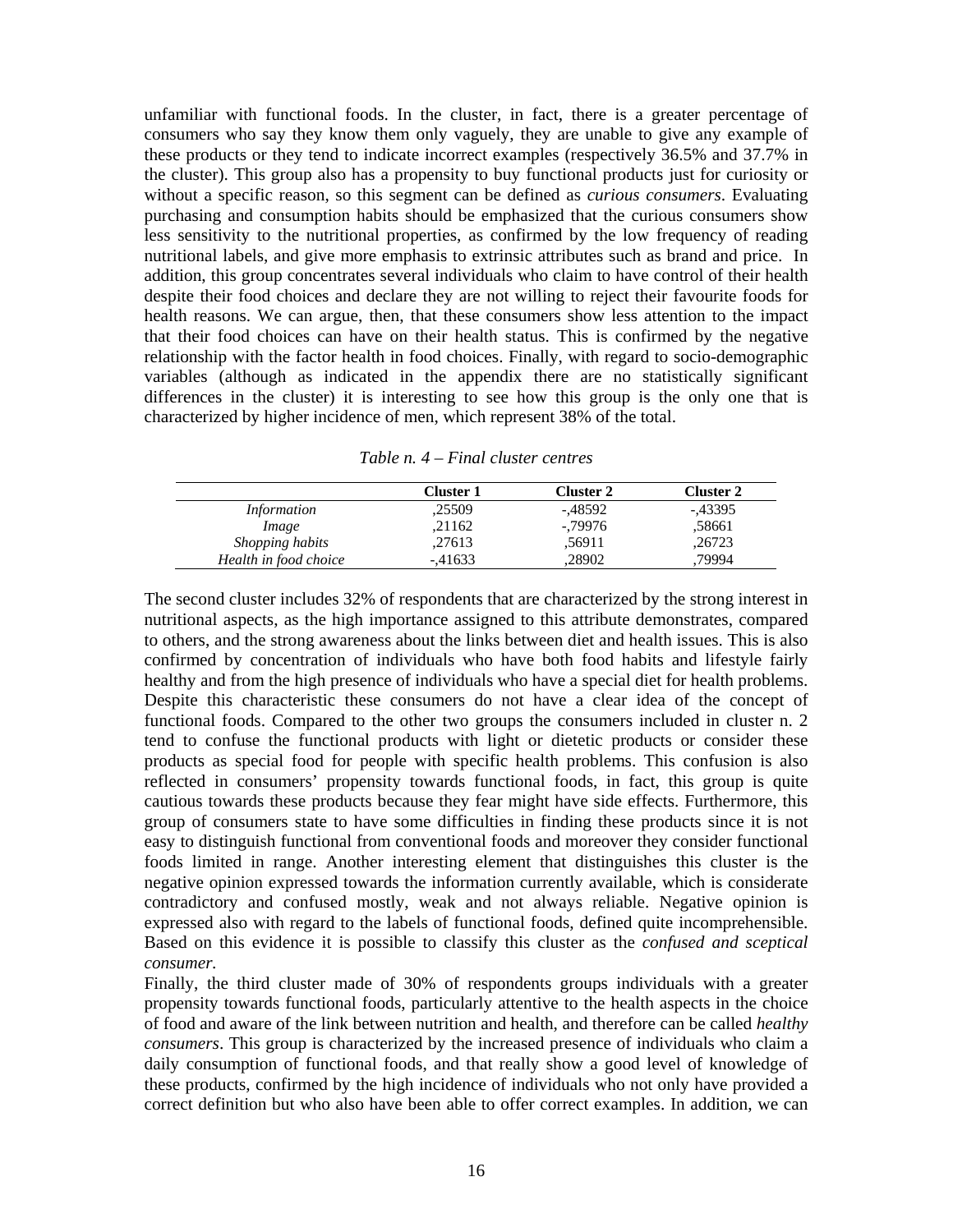affirm that this group aggregates consumers with a good level of awareness of functional foods, whereas the responses indicated there is a lower incidence of generic reasons of consumption. However, these consumers also complain that there are some difficulties in distinguishing these products from conventional and in interpreting the labels.

Finally, it should be highlighted in relation to socio-demographic variables, that this group is characterized by a higher incidence of women with a high level of education (compared to the other groups, as there is a greater concentration of university graduates or individuals holding a master degree).

## **6. Discussion and conclusions**

Numerous studies show that functional foods represent a market segment in rapid development and particularly promising. This phenomenon is largely due to the significant changes occurred in recent decades in the society such as increased life expectancy, increases in health costs related to diseases upcoming from incorrect dietary habits, which have led to an increasing food demand oriented to products with strong health connotations.

Consumer acceptance has regularly being identified as the decisive factor in the successful marketing of functional foods, thus relevant papers explore cognitive, motivational and attitudinal determinants of consumer acceptance of functional foods in different countries (Bech-Larsen & Grunert, 2003; Cox *et al.,* 2004; Urala & Lahteenmaki, 2004; Verbeke, 2005). However, with particular reference to the European market, most research in literature focuses on the Nordic countries, which represent the most developed European markets; while surprisingly little research has actually been conducted in Mediterranean countries.

Specifically, despite interesting growth opportunities for food businesses involved in supplying products with enhanced nutritional and healthy compounds offered in the Italian market, only a few papers have reported empirical studies of Italian consumer acceptance based on primary data collection (Stewart-Knox *et al.,* 2007; Messina *et al.*, 2007; Saba, 2008).

The empirical analysis conducted in this study was, therefore, constructed to investigate the factors which influence Italian consumers behaviour towards functional food products and verify the opportunities for further expansion of this market segment.

The analysis is not a representative of the national reality, given the small sample interviewed; although it provides interesting considerations to functional food developers and marketers as well as government bodies that are interested in designing effective health programs.

From a critical analysis of the results it is possible to say that Italian consumers, despite having a marked awareness of the link between diet and health and a high level of interest in the nutritional and health aspects of their consumption choices, are rather confused on functional foods. Similar findings were found in other studies conducted in different European countries (Bech-Larsen & Grunert, 2003; Bech-Larsen & Scholderer, 2007; Krygier, 2007; Urala & Lahteenmaki, 2007). Italian consumers often do not know the term functional food or similar phrasing, but show a rather high agreement to the concept, substantiating the results from other previous studies. The analysis explain that the degree of knowledge of these foods is quite poor demonstrated by the fact that in many cases consumers have problems to define and distinguish them from other types of similar products. This confusion is reflected clearly on the frequency of consumption which appears predominantly occasional; indeed only in 12% of cases respondents reported a daily consumption.

Multivariate analysis has highlighted that there is a large number of factors that influence the consumers' propensity towards functional foods, related not only to their socio-demographic characteristics, but also attitude variables, as well as health in food choices and personal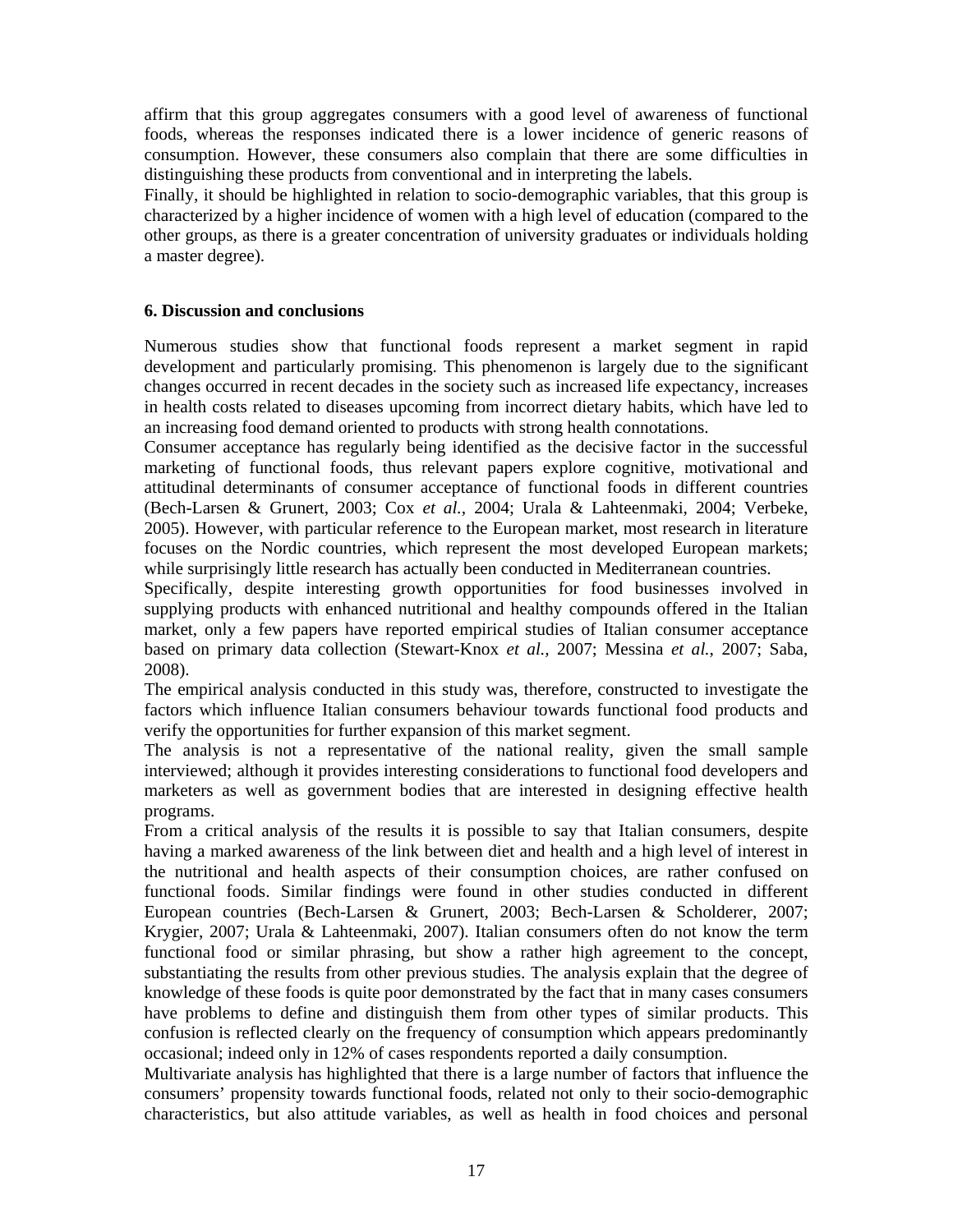motivations to engage in health preservation behaviours confirming the findings from other similar academic works (Ares & Gambero, 2007; Hailu *et al.*, 2008). The image that consumers usually have of these products, relative to their taste, cost, availability on the market also plays an important role in determining the greater or lesser propensity to purchase such products as the type of and amount of trust in health-related information, consistent with the findings from other similar researches (Urala, 2005; Tuorila & Cardello, 2002).

The cluster analysis based on these four factors revealed the existence of three different groups of individuals which show a different degree of interest in functional foods and in relation to which it would be necessary to build different marketing strategies to capture the best opportunities offered by the Italian market.

In particular, the results show that only the consumers included in the last cluster (30% of respondents) defined healthy consumers, show a good knowledge of functional foods and thus a greater propensity to consume these products, unlike the first two clusters characterized instead by a concentration of individuals who appear quite confused and skeptical about these products (cluster 2, 32% of respondents) or who say they buy them mainly for curiosity (cluster 1, 38% of respondents).

Interesting is how the three clusters, although showing a different degree of inclination towards functional foods, denote deficiencies in the level of information available about these products, considered by all three segments, inadequate and often difficult to understand. Another element to highlight is the skepticism expressed by many respondents about the reliability of information, with particular reference to those conveyed through corporate advertising and through labeling.

As confirmed by exploratory analysis almost all of the consumers would like more information considering necessary the implementation of information campaigns and public education; the improvement of the statements in the nutritional labels but also introducing a logo / symbol that somehow recalls their attention to the health benefits of the product.

Considering these findings we can state that to define medium/long-term prospects of the functional products market two factors become crucial: the existence of a proper and clear flow of information between businesses and consumers, enabling a correct evaluation of the benefits that may result from the consumption of the products in exam; and full consumers' confidence in companies and bodies called to protect consumption.

Communications that consider the consumer perspective can help all food and nutrition communicators better connect with consumers and guide them to make informed and healthful food choices. Therefore, more clearly defined policies need to be developed for functional foods to avoid false health claims in marketing them.

The results of the analysis suggest the opportunity to focus mainly on education campaigns and public communication, whereas consumers attribute a high degree of confidence to the information conveyed by public authorities but they are still scantly used in the national scene. However, as underlined by Bech-Larsen and Scholderer (2007), such activities require enormous resources and may yield effects only after considerable lengths of time; hence, actors in the food chain and the public health administrations will have to join forces to reach critical mass.

Finally, considering that consumers need to understand the benefits, not the science behind the product (Leathwood *et al.*, 2007), more efforts seem necessary to improve the clarity of the messages in the nutrition label, as indicated by respondents, labels should use a less medical - scientific language trying to highlight more clearly the potential benefits associated with the consumption of these products.

The latter necessity, as an overview of the European regulation reveals, has issued a new strategy regarding the use of nutritional and health indications employed for labeling, presentation and advertising of food products. This strategy subordinates the authorization of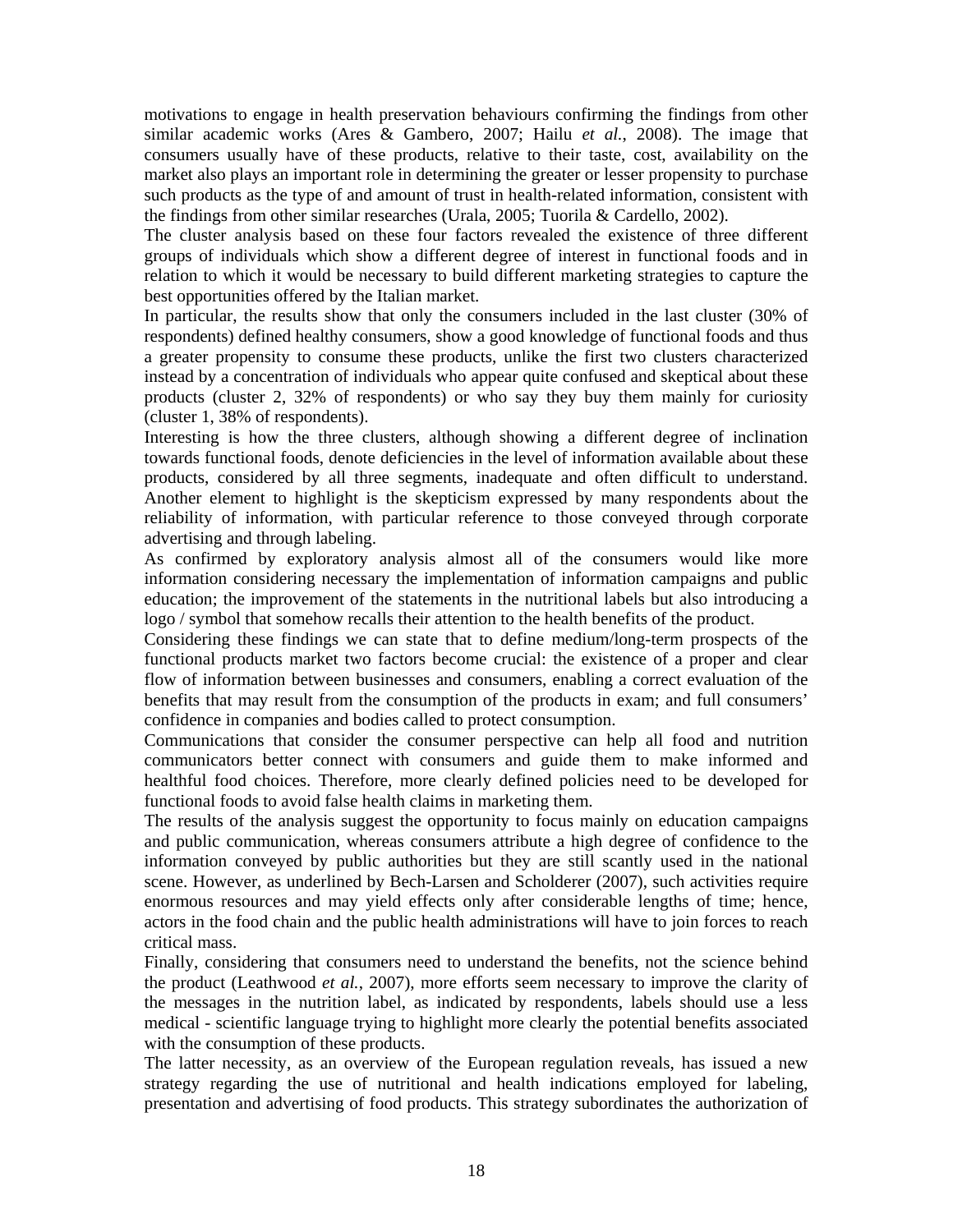such indications to rigorous conditions, such as an independent scientific evaluation and the concession of a European Community authorization. The strategy, in fact, intends to achieve different objectives not only tied to the increase of human health's guardianship level, but also linked to the protection of consumers' affairs, the increase of free exchange of goods in the European market, the increase of juridical certainty for economic operators, the guarantee of loyal competition in the food sector and, finally, the preservation and promotion of innovation.

The current work has also confirmed that the existing opportunities for functional foods manufacturers that operate in Italy require further consumer studies to target product development and marketing efforts to specific consumer groups. Therefore, our paper suggests new research avenues that should focus on identifying the needs and wants of Italian functional foods users and try to detect the most effective instruments that deliver simple and valuable information to the final purchaser. Other interesting results provided by the present study (as the importance of taste in purchasing a functional food, or the consumers' interest in a specific logo for these products) would benefit from additional qualitative and quantitative research methods to extend findings legitimacy.

#### **References**

Ares, G., & Gambaro, A. (2007). *Influence of gender, age and motives underlying food choice on perceived healthiness and willingness to try functional foods*. Appetite, 49, 148–158.

Bech-Larsen, T., Grunert, K. G., & Poulsen, J. B. (2001). *The acceptance of functional foods in Denmark, Finland and the United States. A study of consumers' conjoint evaluations of the qualities of functional food and perceptions of general health factors and cultural values.* Working Paper No. 73. Aarhus, Denmark: MAPP.

Bech-Larsen, T., & Scholderer, J. (2007). *Functional foods in Europe: Consumer research, market experiences and regulatory aspects.* Trends in Food Science & Technology, 18, 231–234.

Canavari M., Castellini A., Pirazzoli C. (2002). *Functional Foods in the European Union. An overview of the sector's main issues.* WP 02-12.

Cox, D. N., Koster, A., & Russell, C. G. (2004). *Predicting intentions to consume functional foods and supplements to offset memory loss using an adaptation of protection motivation theory.* Appetite, 33, 55–64.

Fern, E. (2007). *Marketing of functional foods: A point of view of the industry. International developments in science & health claims*, ILSI international symposium on functional foods in Europe.

Frewer, L., Scholderer, J., & Lambert, N. (2003). *Consumer acceptance of functional foods: Issues for the future.* British Food Journal, 105, 714–731.

Gazzetta ufficiale dell'Unione europea (2006), *Regolamento (CE) n. 1924/2006 del Parlamento europeo e del Consiglio del 20 dicembre 2006 relativo alle indicazioni nutrizionali e sulla salute fornite sui prodotti alimentari.* 

Gibson, G. R. (2004). *From probiotics to prebiotics and a healthy digestive system.* Journal of Food Science, 69, M141–M143.

Gilbert, L. (2000). *The functional food trend: What's next and what Americans think about eggs.* Journal of the American College of Nutrition, 19, 507S–512S.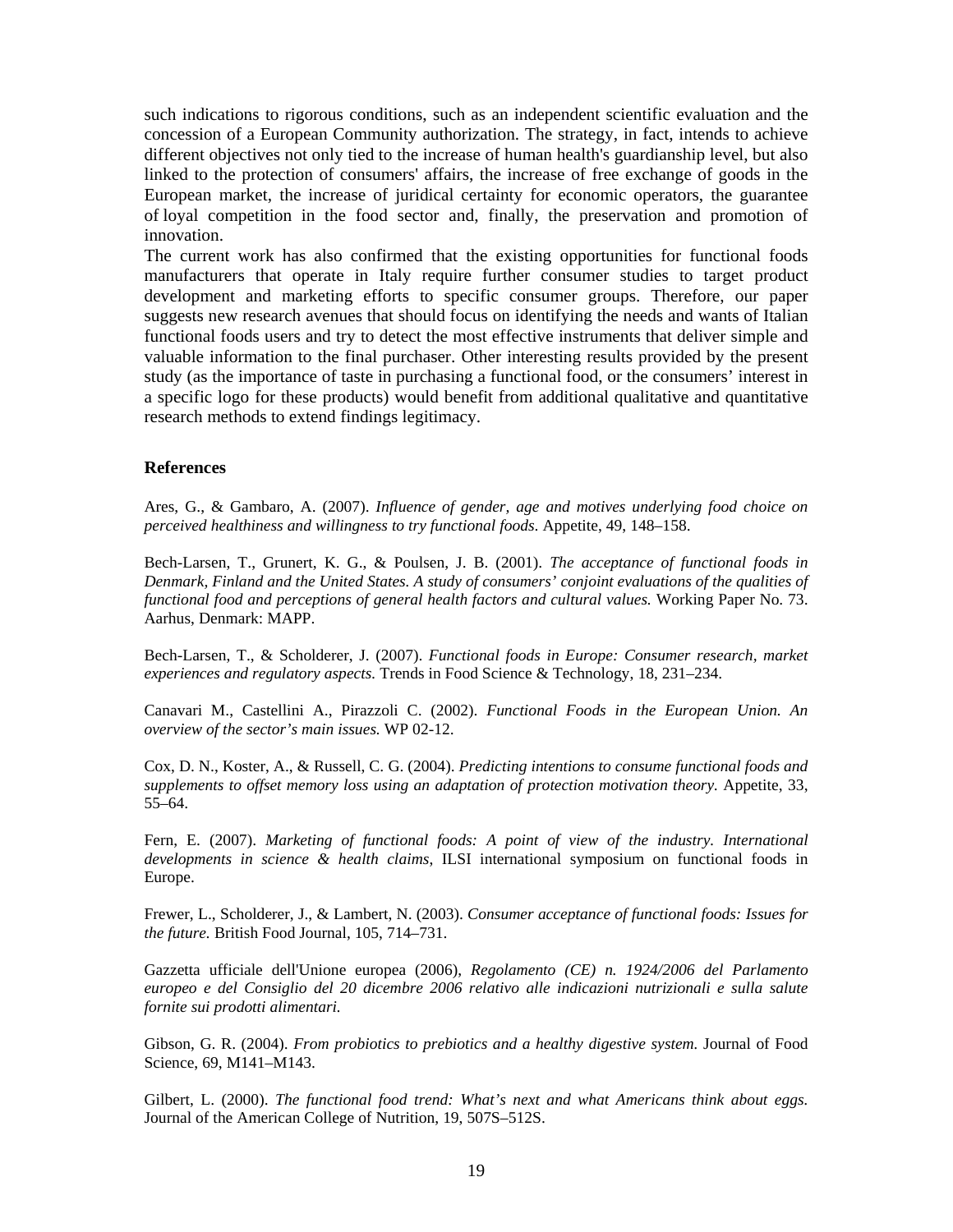Kühn M. C. (2007). *European Functional Foods: Challenges beyond the regulatory milestone.* Food Highlights 15: 1-11.

Menrad, K. (2003). *Market and marketing of functional food in Europe.* Journal of Food Engineering, 56, 181–188.

Messina F., Saba A., Turrini A., Raats M., Lumbers M. (2008) *Older people's perceptions towards conventional and functional yoghurts through the repertory grid method. A cross-country study.*  British Food Journal, n. 8, 790-804.

Monar, J. (2007). *The Spanish functional food market: Present and future perspectives.* Functional FoodNet (FFNet) network meeting, IATA-CSIC.

Niva, M. (2007). *'All foods affect health': Understandings of functional foods and healthy eating among health-oriented Finns*. Appetite, 48, 384–393.

Siro, I., Kapolna, E., Kapolna, B., & Lugasi, A. (2008). *Functional food. Product development, marketing and consumer acceptance-A review.* Appetite 51, 456-467.

Stewart-Knox, B. J., Vaz De Almeida, M. D., Parr, H., Pinhao, S., Bunting, B., & Gibney, M. (2007). *Consumer uptake of functional foods in Europe. International developments in science & health claims*, ILSI international symposium on functional foods in Europe.

Urala, N., & Lahteenmaki, L. (2004). *Attitudes behind consumer's willingness to use functional foods.* Food Quality and Preference, 15, 793–803.

Urala, N., & Lahteenmaki, L. (2007). *Consumers' changing attitudes towards functional foods.* Food Quality and Preference, 18, 1–12.

Urala, N. L., & Lahteenmaki, L. (2003). *Reasons behind consumer's functional food choices.* Nutrition and Food Science, 33, 148–158.

Van Kleef, E., Van Trijp, H. C. M., & Luning, P. (2005). *Functional foods: Health claimfood product compatibility and the impact of health claim framing on consumer evaluation.* Appetite, 44, 299–308.

Van Trijp, H. (2007). *Consumer understanding and nutritional communication. International developments in science & health claims,* ILSI international symposium on functional foods in Europe.

Verbeke, W. (2005). *Consumer acceptance of functional foods: Sociodemographic, cognitive and attitudinal determinants.* Food Quality and Preference, 16, 45–57.

Verbeke, W. (2006). Functional foods: *Consumer willingness to compromise on taste for health?* Food Quality and Preference, 17, 126–131.

Verbeke, W., Moriaux, S., & Viaene, J. (2001). *Consumer knowledge and attitude towards functional foods in Belgium: Evidence from empirical research.* Annals of Nutrition and Metabolism, 45, 114.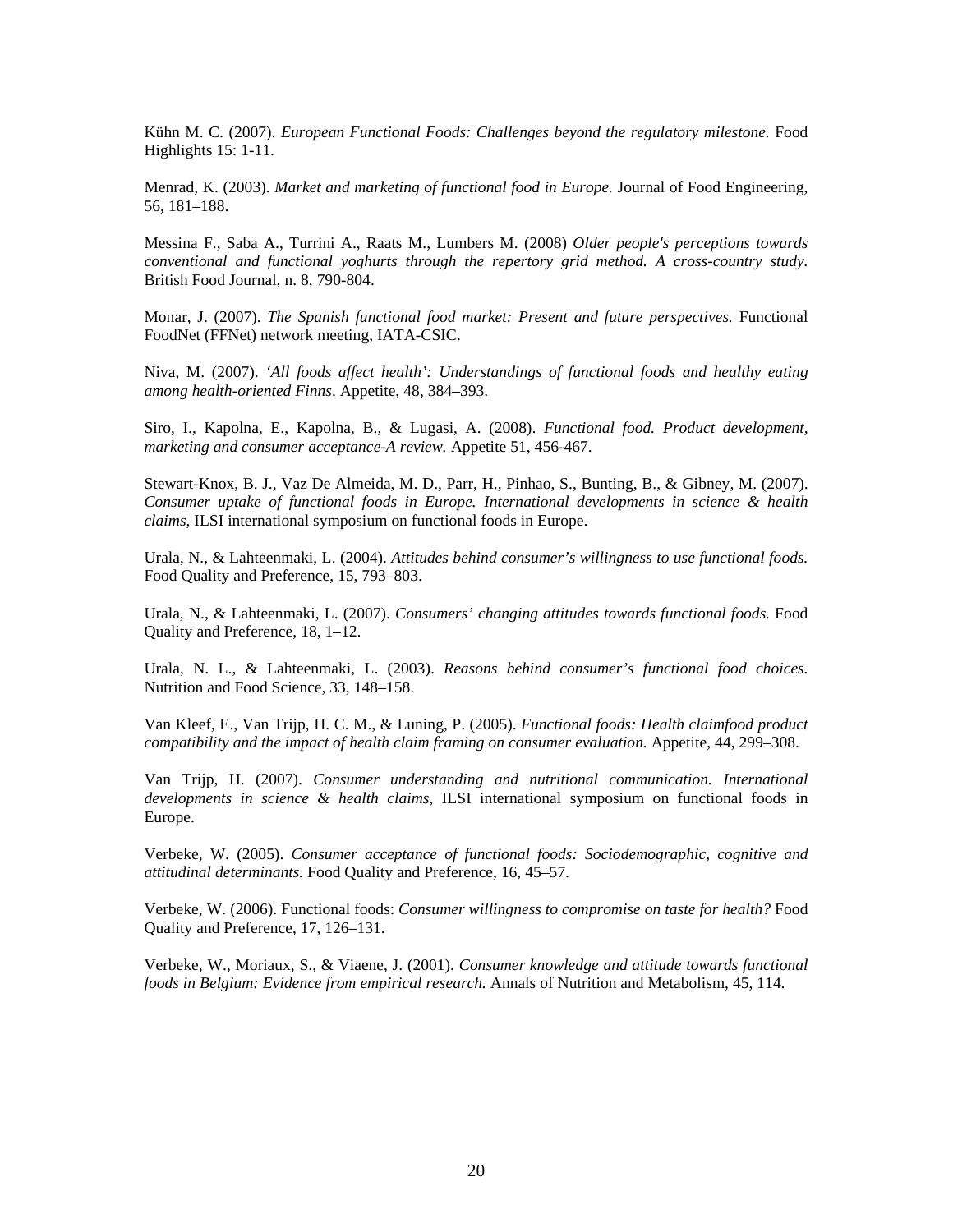# **Appendix**

| Variables showing significant differences with a | Clust. 1 | Clust. 2 | Clust.3 | Tot. | Sig. |  |
|--------------------------------------------------|----------|----------|---------|------|------|--|
| probability level of 95%                         |          |          |         |      |      |  |
|                                                  |          |          |         |      |      |  |
| Importance of nutritional properties             | 3,7      | 4,8      | 4,3     | 4,4  | ,002 |  |
| Importance of quality marks                      | 2,8      | 3,5      | 3,8     | 3,4  | ,000 |  |
| Importance of brand                              | 3,6      | 2,5      | 3,3     | 3,1  | ,000 |  |
| Importance of price                              | 4,2      | 3,1      | 2,8     | 3,3  | ,002 |  |
| Importance of origin                             | 2,7      | 3,5      | 3,7     | 3,3  | ,000 |  |
| Frequency of nutrition labels reading            | 3,2      | 3,3      | 3,7     | 3,4  | ,023 |  |
| Monitoring my health indip. from what I eat      | 3,3      | 2,9      | 2,6     | 2,9  | ,012 |  |
| I don't give up the foods I like                 | 3,8      | 3,5      | 2,8     | 3,3  | ,000 |  |
| I fear they may have side effects                | 2,4      | 3,06     | 2,2     | 2,6  | ,005 |  |
| Passing trend                                    | 2,8      | 2,4      | 2,2     | 2,4  | ,033 |  |
| Intended only for those who have health problems | 3,3      | 2,6      | 2,3     | 2,8  | ,001 |  |
| I do not believe their properties                | 2,4      | 2,1      | 1,9     | 2,1  | ,026 |  |
| Not always understand but I consume them         | 2,9      | 3,6      | 3,5     | 3,3  | ,003 |  |
| Difficult to find                                | 1,9      | 3,6      | 3       | 2,8  | ,000 |  |
| Less tasty                                       | 2,04     | 2,9      | 1,9     | 2,2  | ,018 |  |
| Limited in range                                 | 1,9      | 4,05     | 3,6     | 3,1  | ,000 |  |
| Difficult to distinguish                         | 2,33     | 3,9      | 3,4     | 3,2  | ,000 |  |
| Incomprehensible labels                          | 2,7      | 4,05     | 3       | 3,3  | ,000 |  |
| Clear and simple information                     | 2,5      | 1,8      | 3,3     | 2,5  | ,000 |  |
| Truthful and reliable information                | 2,4      | 1,9      | 3,3     | 2,5  | ,000 |  |
| Satisfactory information                         | 2,8      | 1,9      | 3,5     | 2,7  | ,000 |  |
| Confusing and contradictory information          | 3,1      | 3,8      | 2,5     | 3,1  | ,000 |  |

#### *Comparison between clusters' averages*

## *Comparison between qualitative variables*

|                         | Variables                          | Clust.1 | Clust.2 | Clust.3  | Sig. |
|-------------------------|------------------------------------|---------|---------|----------|------|
|                         | I know them vaguely                | 27,3    | 14,5    | 10,8     |      |
| <b>Functional foods</b> | I know them enough                 | 21,6    | 23,2    | 18.5     | ,038 |
| knowledge               | I know them                        | 32,5    | 38,6    | 38,5     |      |
|                         | I know them very well              | 18,6    | 23,2    | 32,2     |      |
|                         | Specific foods for health problems | 7,2     | 8,4     | 4,1      |      |
| Functional food         | Reduce the risk of disease         | 18,7    | 20,1    | 26,1     |      |
| definition              | Light foods                        | 12      | 18,2    | 5,8      | ,016 |
|                         | Improve the organism functions     | 40,8    | 45,2    | 58,2     |      |
|                         | Do not know                        | 21,3    | 8,1     | 5,8      |      |
|                         | No example                         | 36,5    | 21,6    | 13,2     |      |
| Number of correct       | $\langle 2$                        | 21      | 28,4    | 34,8     | ,162 |
| examples                | $\leq$ 4                           | 4,8     | 4,5     | 25,3     |      |
|                         | Wrong examples                     | 37,7    | 45,5    | 26,5     |      |
|                         | Once                               | 28,1    | 16,2    | 13       |      |
| Consumption frequency   | Seldom                             | 55,8    | 48,2    | 31,9     | ,414 |
|                         | Often                              | 11,3    | 29,7    | 45,3     |      |
|                         | Daily                              | 4,8     | 5.9     | 9,8      |      |
|                         | Increase my health                 | 26,1    | 24,3    | 12,3     |      |
|                         | Strengthen the immune system       | 16,9    | 17,6    | 24,8     |      |
|                         | Prevent cardiovascular diseases    | 1,2     | 4,3     | 5,4      |      |
| Consumption reason      | Improve gastrointestinal functions | 10,1    | 9,5     | 25,3     | ,062 |
|                         | Follow nutritionist's advice       | 1,2     | 4,1     | 7,2      |      |
|                         | Curiosity                          | 19,5    | 12,2    | 4,3      |      |
|                         | No specific reason                 | 5,4     | 2,3     | $\Omega$ |      |